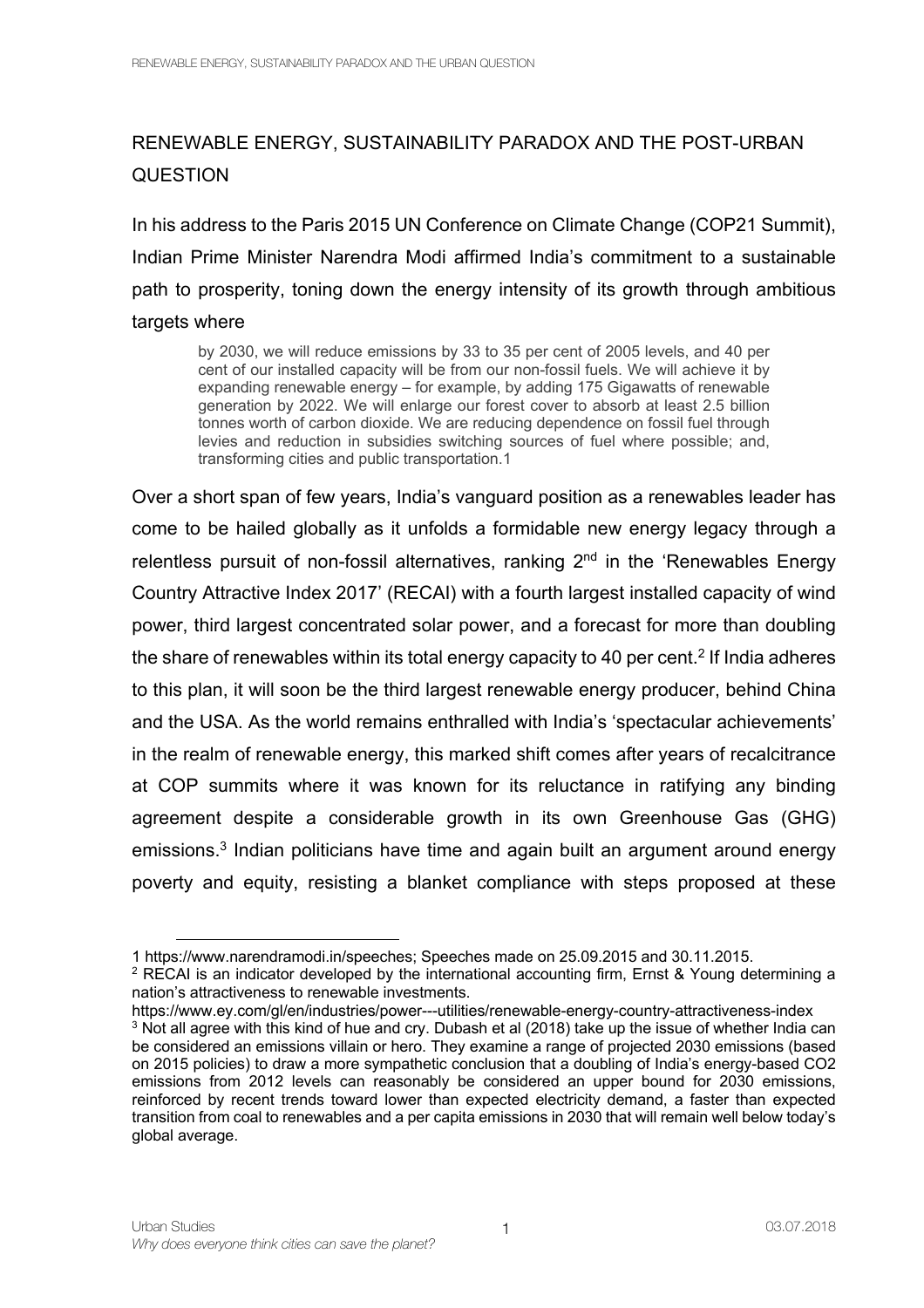gatherings to tackle the concerns of a 'global environmental change', insisting instead on a more distinctive regional approach to global warming, one that emphatically drew the line between the responsibilities of the global North and the global South (Jasanoff 1993). Successive Indian governments have thus maintained an authoritative standing between committing the country to a standardized international obligation versus its own internal priorities where links between environment and development continue to be tenuously shaped. This remains the mainstay argument of the Indian state including the current Modi government for whom India's energy demand has been dominated by the highly publicized fact of 300 million people (mostly in rural households) without access to electricity.

Popular accounts are generally effusive about Modi's penchant for renewables, citing carefully circulated narratives about his earlier track record as Chief Minister of the western state of Gujarat transforming it supposedly into a model of sustainable development. Offering a more balanced and cautious overview of Modi's energy politics in his *Wired* article, American journalist and author Charles Mann (2015) acknowledged the examples cited to substantiate Modi's green agenda in Gujarat, including the transformation of the state capital city of Gandhi Nagar into a "solar city", creation of Asia's first Ministry of Climate, and a pioneering programme to install solar panels atop irrigation canals. The highlight was the commissioning of Asia's biggest solar park at Charanka Village, 350 km from the capital. Covering over 2000 ha, the park has attracted investment from different developers, with 600 MW of installed capacity so far, is considered the world's second largest photovoltaic power station, and a model for solar parks all over India even though these energy landscapes reveal a controversial politics of land dispossession through the creation of new kinds of territories that are essentially bounded in localities and simultaneously globalized zones of capital, completion and speculation (McEwan 2017; McCarthy and Thatcher 2017; Yenneti et al. 2016).

As Mann (2015) reminds us, renewable energy is only a part of Modi's reformed energy regime where powering the nation through coal reserves is still dominant with nearly 60 per cent of total installed capacity and contributing to 75 per cent of overall electricity generation. A dedicated Ministry of Coal alongside public sector enterprises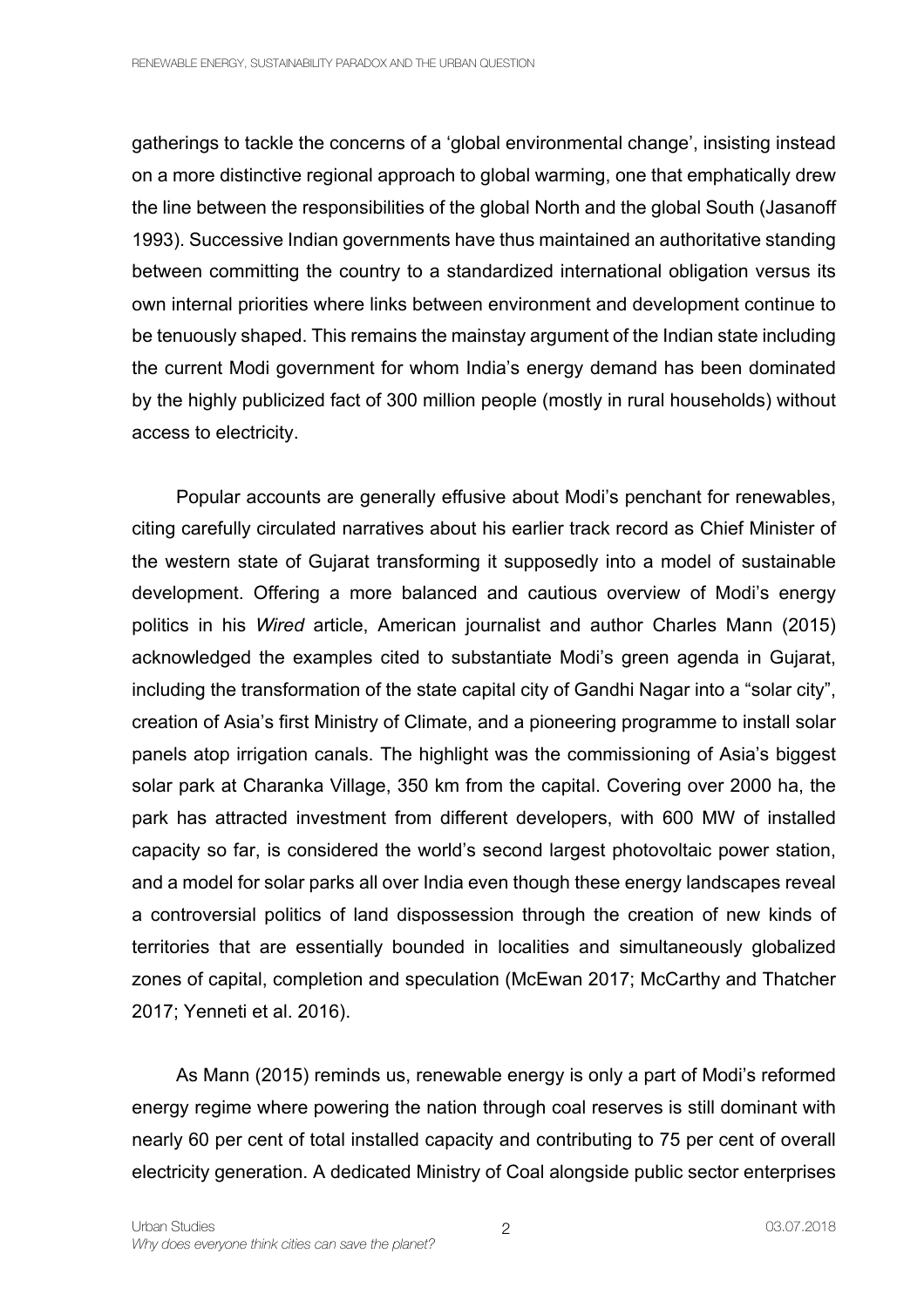such as Coal India Limited (CIL) still play a significant role in India's resource nationalism (Lahiri-Dutt 2016, Chatterjee 2017). And, even though the government has relented on tapping further into India's vast coal reserves, announcing that no new plants will be constructed after 2022, reality is more muddled in what is a never ending see-saw, as reports released by different institutional authorities contradict each other vis-a-vis energy policies.4 With renewable energy selling at unit prices much lower than that of coal (nearly 30 per cent less) it might seem as if coal is not just a poor environmental proposition for the Indian state but a financial one as well. However, investing in renewables is equally dicey given the large number of private market players who are naturally concerned by this tariff freefall pushing them to bid at ever decreasing prices amidst a still evolving technology and other uncertainties (Swain and Sharma 2016).

Thus, as India's latest adventure with renewables cloaks itself with a string of superlatives, it is important to deliberate these next to impossible targets and question the state's supercilious claims of surpassing such goals in a record-breaking fashion. Consider, for instance, the government's landmark announcement in May 2018 of its electoral promise fulfillment, 100 per cent village electrification. This turned out to be a matter of interpretation as 31 million households or nearly 150 million villagers (i.e. 50 per cent) still remain without any electricity connection. What happened was a typical development scheme rush to meet a much-delayed deadline, where transformers were installed in each of the villages with a single power line connecting to the grid, making certain that at least 10 per cent of the households and all public facilities such as schools and health centres were connected. There was no reckoning of what kind of energy policy was deployed or any attempt in exploring the prospects of renewables in this particular effort, in what is clearly a missed opportunity.

It is in light of such political and policy disingenuity that we need to address "the lack of scientific certainty" inherent in the construction of facts (Latour 2004: 226).

<sup>4</sup> For instance, the National Energy Policy 2017 drafted by NITI Aayog (National Institute for Transforming India, Government of India's think-tank that replaced its earlier long-serving Planning Commission) in its heavily growth focussed forecast considers coal investments in the longer term while the Draft National Electricity Plan 2016 prepared by India's Central Electricity Authority promised no new coal plants till 2027.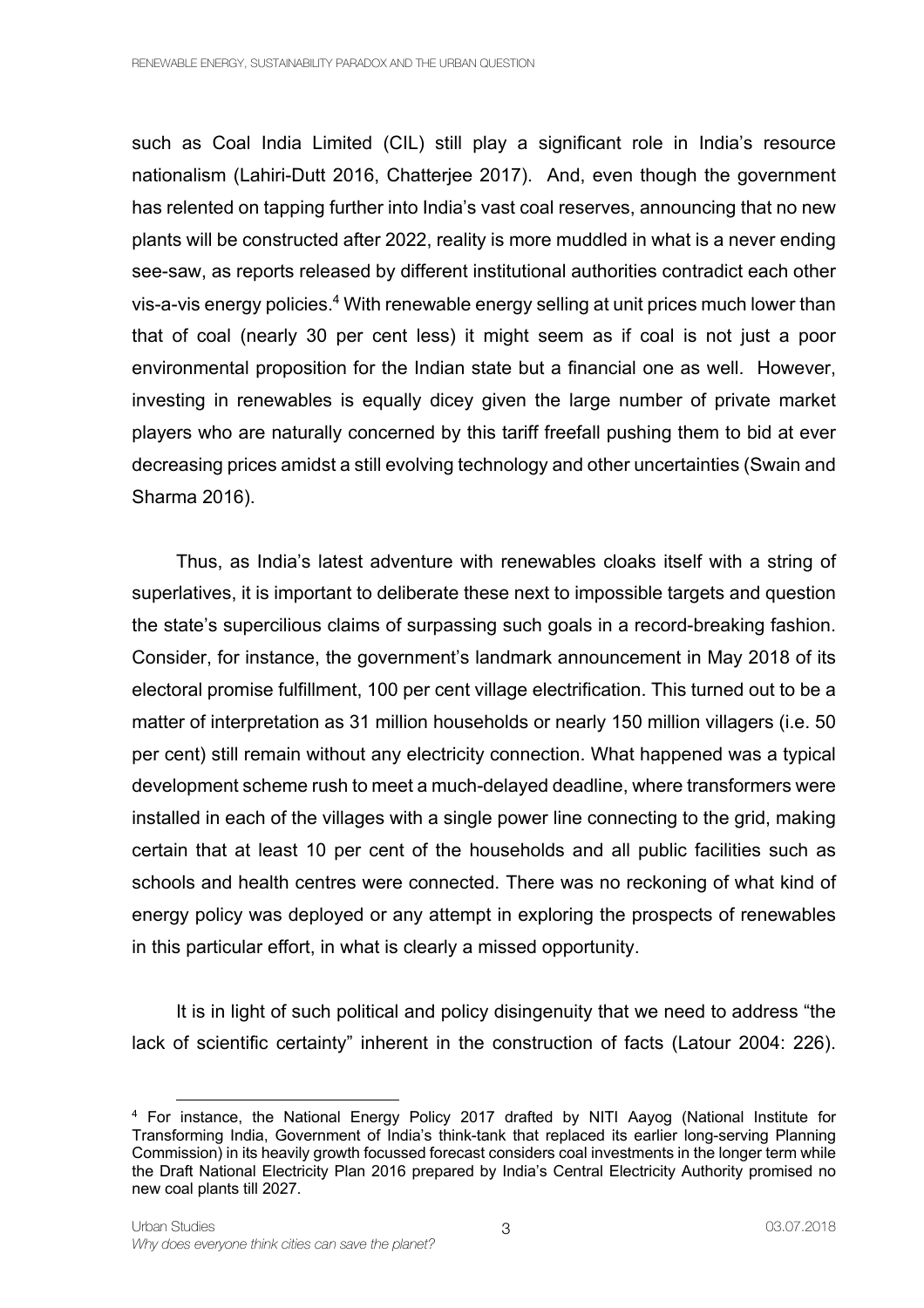Commencing at this point, the aim of this paper is to, first of all, attempt a more scrupulous reading of the hype of renewable energy that is being carefully orchestrated in India. The intention is to bypass the din and ensconce renewables within a *critical energy discourse*, interrogating its idea as well as its practice. A broad range of critical energy geographies scholarship (*cf.* Harrison and Popke 2017) have attempted a judicious evaluation of renewables in an effort to invest it with more analytical rigour, subjecting it to a critique at two levels: as an utopian-ideological project generating a particular kind of political discourse (energy nationalism and its ilk), as well as an appraisal of its embeddedness in green capitalism.<sup>5</sup> Continuing this kind of scrutiny where 'the critical mind, if it is to renew itself and be relevant again, is to be found in….a realism dealing with….matters of concern, not matters of fact' (Latour 2004: 231), the first section attempts to disturb the entrenched idea of 'renewables as science' questioning the barrage of numbers employed in the fabrication of a specific energy fable. What might seem like a spin is actually a more systematic invocation of a calculative ethos emphasizing a temporal fix where an 'empirics of targets' are persuasively employed to gloss over the crucial distinction between the potential and the real. Metrics and measures are used authoritatively to generate a 'numericized space of public discourse' (Rose 1991: 675) where renewables are calibrated through criteria such as installed capacity and presented as an aggregate in a statistically significant manner. But, as the second part of the paper shows, despite their popularization through such a manipulation, by pegging it to a speculative value of market-based energy production, renewables unwittingly import assumptions of an existing system we are desperately trying to discard, i.e. the logic of a carbon lifeworld, resulting in a fudged-up energy reality that ironically is reduced to a sustainability paradox. This, as the third part explores, has a bearing on its (in)ability to provide a

<sup>&</sup>lt;sup>5</sup> There is a range of scholarship engaging with the notion of 'green capitalism'. As Tienhaara (2014) rightly points out there are hundreds if not thousands of varieties of green capitalism floating around, including well-known ones such as Green New Deal (Luke 2009), all overlapping to various degrees. A need for a more nuanced investigation of the discourses and desires reflected in green capitalism is obvious even as many acknowledge that '[f]ully excavating the liberatory and utopian visions coursing through this new "green" spirit of capitalism is a much larger project (Goldstein 2013: 30, 2018). For an outright dismissal of green capitalism and particularly renewables developing within historic capitalist assertions that are now transnationalised and inserted into global patterns of accumulation, see Harris (2010, 2014).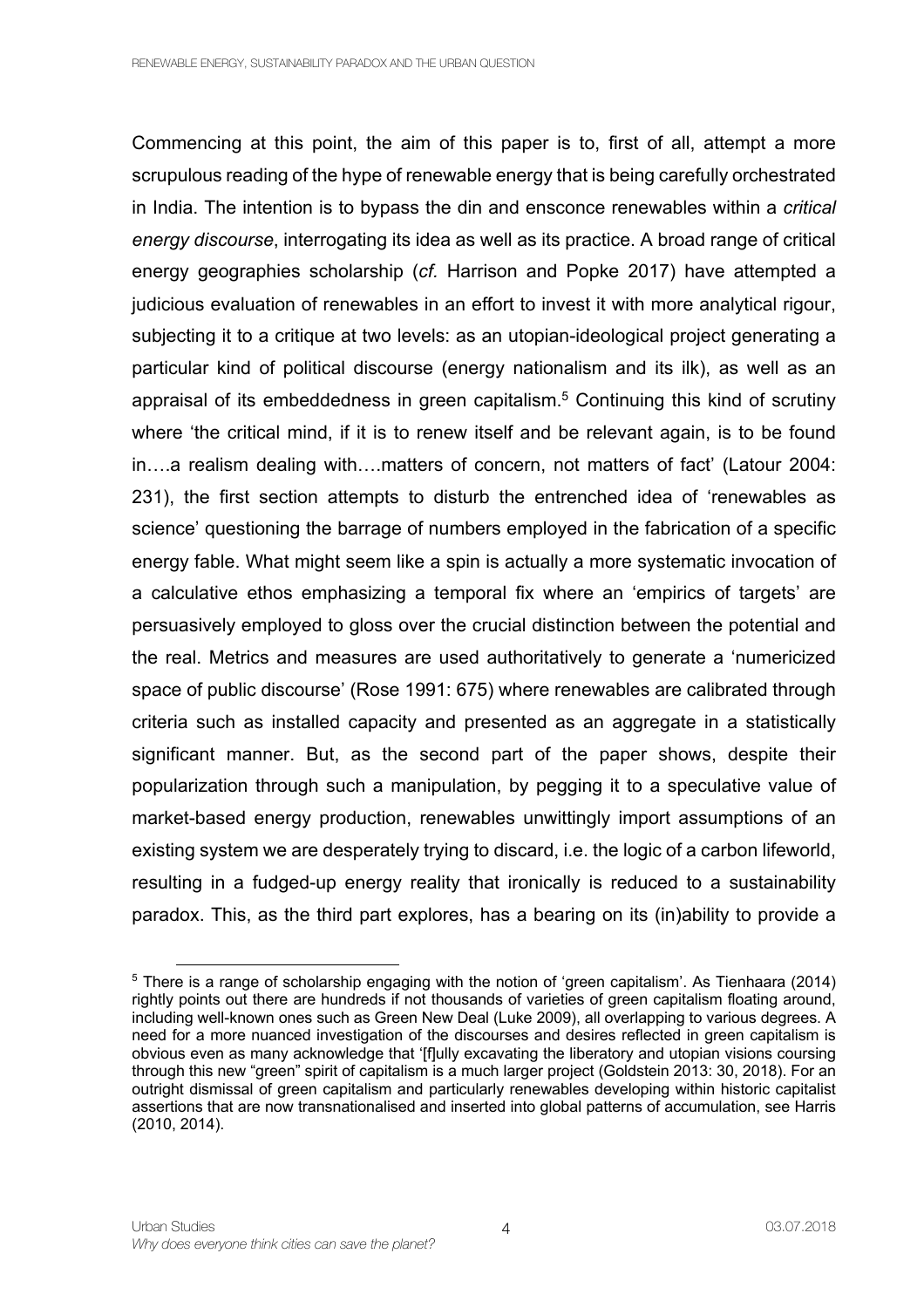transition to a post-carbon reality as it remains embedded in aspirations of efficiency rather than sufficiency, is utility driven instead of infrastructure-focussed and, more importantly, fails to overcome or transform the continued significance of the grid as the conveyor of all energy forms, fossil or non-fossil.

While a large part of the arguments presented here have been built from a range of secondary sources including government policy documents and energy company reports, it is also supported by my own fieldwork where, between 2015 and 2017, I attended several renewables related conferences, industry organized workshops and meets in India, taking notes of the proceedings and interviewing energy producers and related actors at these venues. What is notable is that these events coincided with another ambitious initiative of the Indian Government – Smart Cities Mission (SCM), launched in 2015, and replete with all kinds of vision for the future Indian city. It promises interventions that echo variants of urban sustainability, including specific references to renewable energy such as the creation of a renewable energy cell in all identified smart cities alongside the expectation that 10 per cent of these cities' energy requirements must be met by solar power. In fact, energy constitutes one of the five major development steers within the SCM with renewable energy accounting for 20 per cent of this budgetary allocation (Taraporevala 2018). And yet, even though SCM offers an opportunity to consider how renewables could be actualized in and through the urban, it seems that they do not go beyond gestural notions of making Indian cities 'smart' with little effort to show that smart cities can actively reconfigure energy systems in Indian cities. This is unfortunate, for, as Bulkeley et al (2016) rightly point out, two parallel set of critical enquiries are being forged within urban studies – one around urban energy systems and transitions, and the other on smart cities, as a result of which a chance to explore energy transition processes (and changes to energy systems more generally) as a predominantly urban one is not fully harnessed. What underlines this paper broadly is Rutherford and Coutard's (2014: 1356) call to make 'the inherently co-evolutionary relationship between cities and energy a more central practical and analytical concern', as it explores the role of renewables in recasting the energy question as an urban question, one that requires an almost (impossible) radical shift in the "spatial constitution" of renewable energy (*cf.* Bridge 2018).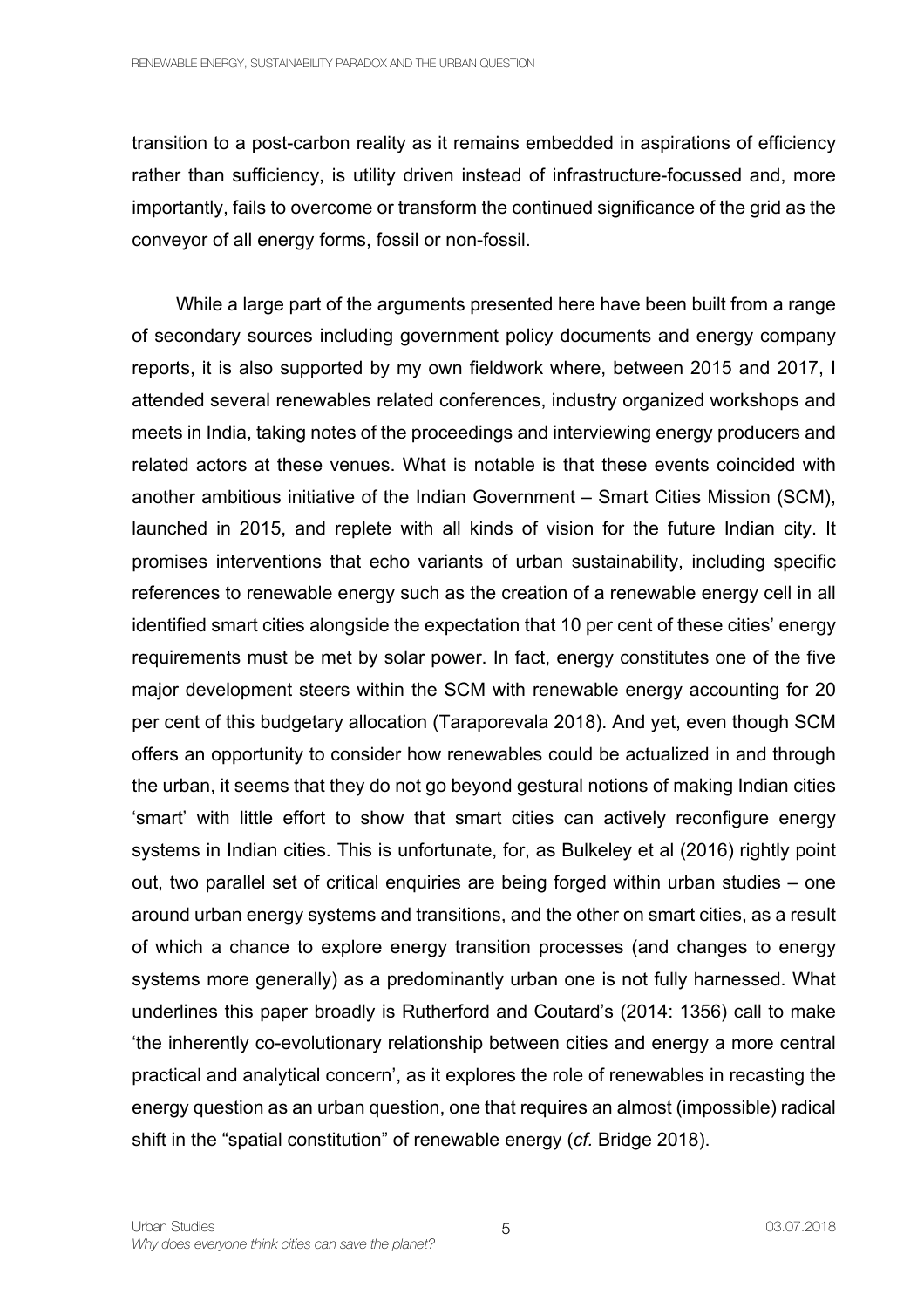# A numbers game

In April 2018, Indian online news portal *thewire.in* reported a new record in India's ongoing renewables saga as it crossed the production of 100 billionth unit of renewable energy in a single year, 'a significant accomplishment in very real terms', noting that

India's renewable energy production now stands well ahead of the total electricity generation of relatively populous developing nations like the Philippines, or small but advanced economies like Belgium. It also exceeds all the electricity produced by Israel and Hong Kong combined – where virtually all power comes from burning coal, gas or oil (Worringham 2018).

Such press releases conjuring a great felicitous moment are not uncommon, particularly in relation to renewables, but it would do to look deeper into the wheeling of these statistics, instead of accepting these naturalized 'facts' at its face value. For instance, it takes no more than a simple arithmetic to debunk the celebratory milestone of 100 billion units of renewable energy production in a single year when you place it in context against the overall energy production of 1,200 billion units (BU), accounting for only 8 per cent contribution. Despite optimistic scenarios showing renewable energy's contribution to India's electricity generation rising to 20 per cent by 2022, it is yet to break the 10 per cent mark even though this is anticipated by the end of 2019- 21.

### *Of time and targets*

It is easy to be distracted by the governments' boastful proclamations emphasizing targets and prioritizing a temporal fix that relies on data- and image-bytes through a two-step propaganda of a "power fantasy" (Ghosn 2013: 659). Initially, imaginaries of energy futures are set against apocalyptic predictions such as 'by year so-and-so, we would have run out of coal reserves', or 'by such-and-such year, we would have worked ourselves to extinction', followed by the presentation of an alternative scenario, one that rarely goes beyond slick powerpoints comprising of decontextualized, and delocalised wind turbines and solar panels. These are often peppered with few stock phrases such as the country having the fourth largest installed capacity of wind power or the third largest installed capacity of concentrated solar power in the world. There is little in terms of details in this pamphleteer approach which remains a flashy oneliner promoting a glossy or, in this instance, a green forecast, neither too close to the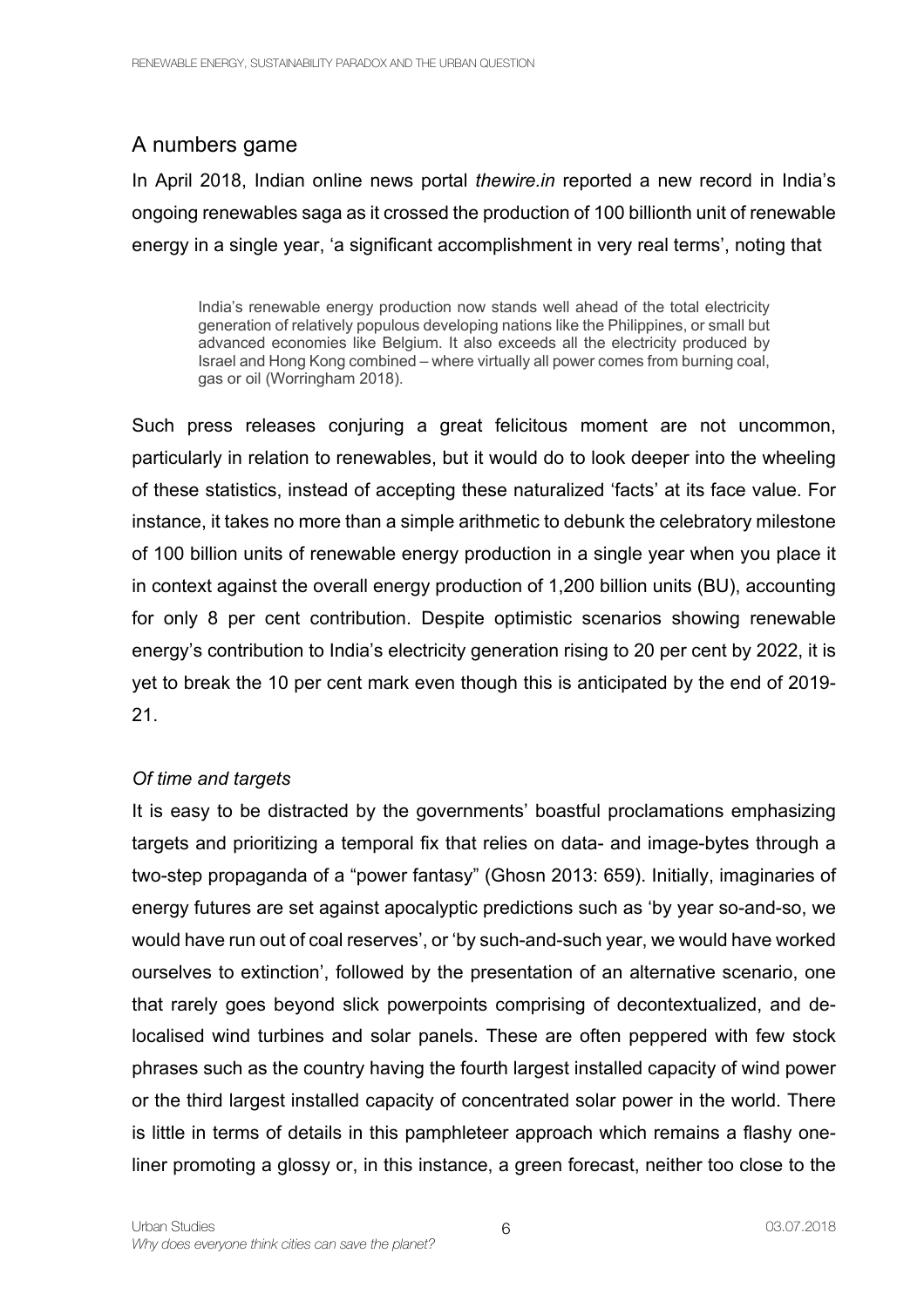present nor too far into the future, at least 5-10 years away, recalling Harvey's (1990) reminder of the Keynesian maxim that "in the long run we are all dead" but the short run is the only reasonable time horizon over which to operationalize political decisions.

Dominated by this practice of target periodization, renewable energy is marked by scientific epistemologies, taxonomies and measurement regimes (Brace and Geoghegan 2010). To avoid the vulnerability of a debate where its futures are openended, targets emerge, less as a critique of the hegemony of a powerful discursive formation, and more to underscore the distinctiveness of a historical event (Whitington 2016). Uncritically appropriated by politics and oversimplified within policy, these dates are important for the government as it not only shows that it is following international protocol (for example, the globally set targets of IPCC through their frequent 'the clock is ticking' warnings), but is also important for public morale boosting where, by capturing the predicament temporally, it promises a resolution at the end. An illusion of precision masks the uncertainties plaguing the sector to substantiate the effective worthiness of renewable energy even as this temporal imaginary dilutes the discourse to empty posturing. A false sense of security gulls the public into believing that the greater problems of energy supply will be resolved by a certain date. Targets are reassuring as it indicates that the state is working towards something even though there is only a vague sense of what this achievement is going to be.

#### *The lure and lore of installed capacity*

If temporal imaginaries, despite our misgivings, have come to fashion energy policies in a significant manner, it is largely due to the way it has been propped up by a powerful quantitative apparatus, where simple yet effective statistics are used to convey a numeric narrative that is central to the unfolding energy polity. The growing significance of quantification processes using metrics and measurement to map out a cognitive schema for renewables can be noted as energy discourses are single-handedly conducted 'in numbers', leading to concerns of a numeric imperialism subjugating other forms of knowledge. What we are encountering is the rise of a numbers regime based on a mode of valuation that is laden with uncritical assumptions to a point that it lacks common sense. The point here is not to simply question the inordinate trust we have come to place in this algorithmic bravado, but to draw attention to the way key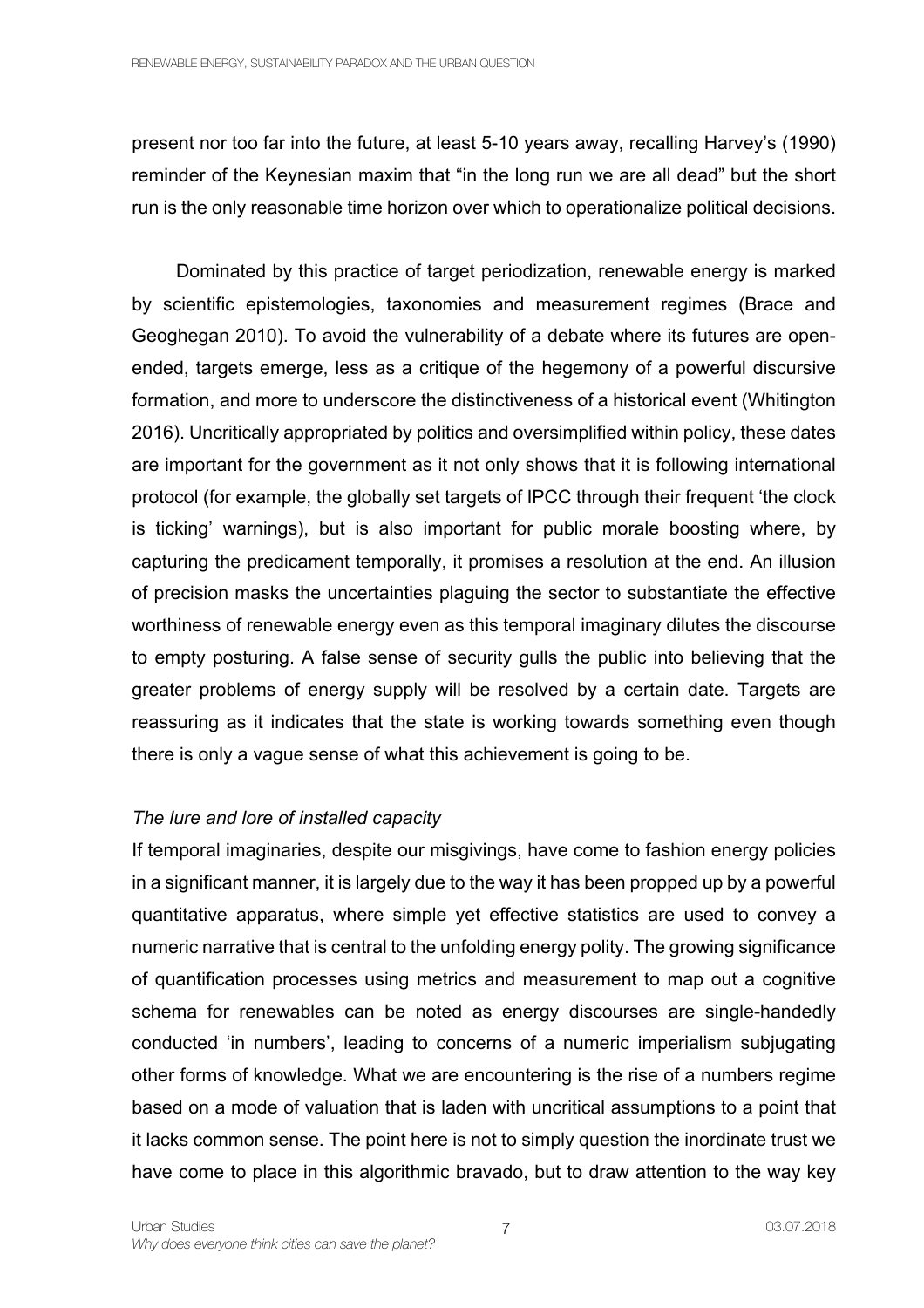debates such as renewables are increasingly embedded in a rigged up 'cultures of calculation' (Appadurai 2012) often to their own detriment.

Metrics and measurements constitute a key calculative tool, as they 'tend to squeeze the complexity of our everyday lives into boxes and databases leaving untold numbers uncounted' (Moats 2016). And yet, metrics thrive on this very premise – to simplify things. Metrics are important in the way they combine proxies, signals, indicators and diverse interpretations and inferences to become powerful instruments, which makes it all the more important to consider what would happen when they are invested with considerable agency (Brockington 2017). In the case of renewables, the metric that is commonly employed is the notion of *installed capacity*, an energy accounting index that is the favoured yard-stick for policy makers. The idea of installed capacity is quite simple – it assumes one hundred per cent operation with maximum amount of electricity produced every hour of every day over a year. By focusing on the peak rather than the average, installed capacity proves to be an all-important metric prioritising potential, even though this way of forecasting and projecting yields an overoptimistic scenario that is never met. In a context where energy infrastructure is still dominated by the characteristics of fossil fuels and their perception of being always available, renewables struggle to substantiate their reliability against arguments of intermittency, dependent as they are on the vagaries of nature. Thus, a former representative of Suzalon, a prominent renewables producer in India explained, 'installed capacity is a construct, but one easy to quantify especially when renewable energy as a variable phenomenon is not easy to credit as a resource'. This 'power of the single figure, drawing attention to the particular potency of those numerical technologies that can reduce the complexity of experience to a single comparable, quotable, calculable number' (Rose 1991: 680) is quite remarkable when what it offers is a misplaced confidence in an enlarged sense of productive value that in reality is minimal. A few discerning commentators have drawn attention to this obsession with installed capacity as seen in Rosencrasz and Puri's (2017) observation that we need to equally focus on capacity utilization factor which is the real output as compared to the hypothetical assumption of installed capacity. Citing several reports analysing the performance of the renewables sector in India, they draw attention to the fact that the electricity generation capacity of most renewables is rarely above 20 per cent. In fact,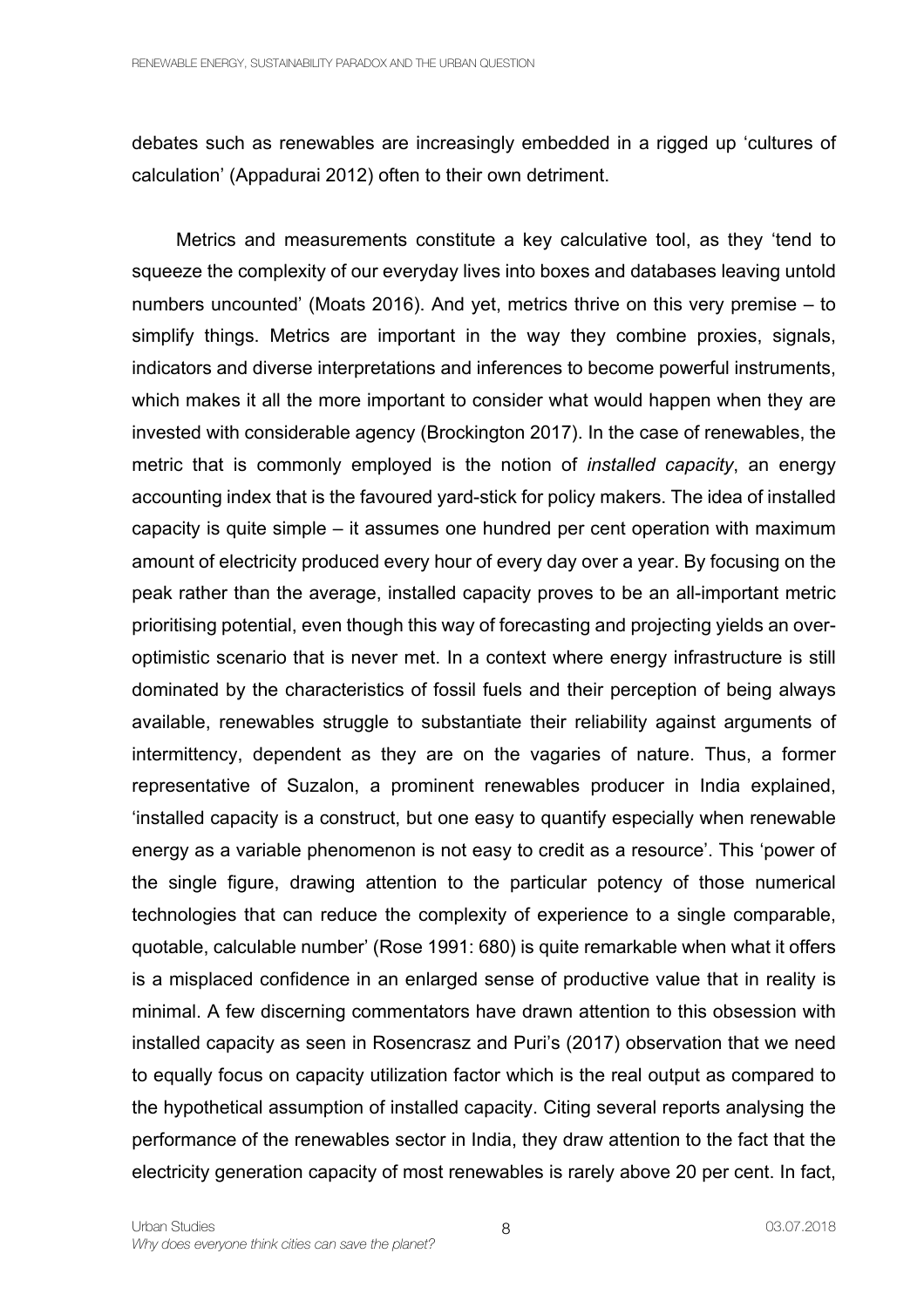the Global Energy Statistical Yearbook 2018 shows that the percentage contribution of renewables within India's electricity production has dropped from nearly 25 per cent in 1990 to 16 per cent in 2017, despite a steady increase registered by wind and solar energies. Also, according to the World Development Indicators released by the World Bank, between 2000 and 2015, renewable energy consumption fell in India from 51.6 per cent to 36 per cent.<sup>6</sup>

Thus, the narratives that are often sold in terms of meeting targets fail to provide the complete picture and we are not only left to deal with half-truths but also to puzzle as to why, with all the advancements in energy science, we have been lured into allowing installed capacity to become *the* global steward of renewables metric. As many energy experts (both in the academic and policy realm) already know, we cannot make different renewable sources commensurable to one another for, one megawatt of wind energy is not equivalent to that of solar or tidal. This aspect of the way we use measures of energy, 'compromised by the high pressure from society for simple answers and straightforward numbers' (Giampetro and Saltelli 2014: 611) has been critiqued by Shove (2017: 3) as they 'reproduce understandings of energy as an allpurpose resource, rather than as something which is generated and consumed in ways that are highly contingent, variable and historically specific'. Confronting us is not just the issue of metric fixation but the delineation of a fictive space for the operation of renewables, setting up a supposed "plane of reality" where we have to settle for a sense of adequacy, not accuracy (Rose 1991: 676). We are confronted with not just a 'juking of stats' (Muller 2018) leading to distortions, but possibly something more sinister where, the bandying of installed capacity as a predominant metric of renewables indicates, to paraphrase Appadurai (2012: 11)

a hazy amalgam of optimization, maximization, choice, quantification, prediction and agonistic individualism. It is the market as imagined in our economics textbooks and lodged in our heads, translated into some sort of individual disposition towards people and resources.

<sup>6</sup> https://yearbook.enerdata.net/renewables/renewable-in-electricity-production-share.html; https://data.worldbank.org/indicator/EG.FEC.RNEW.ZS?locations=IN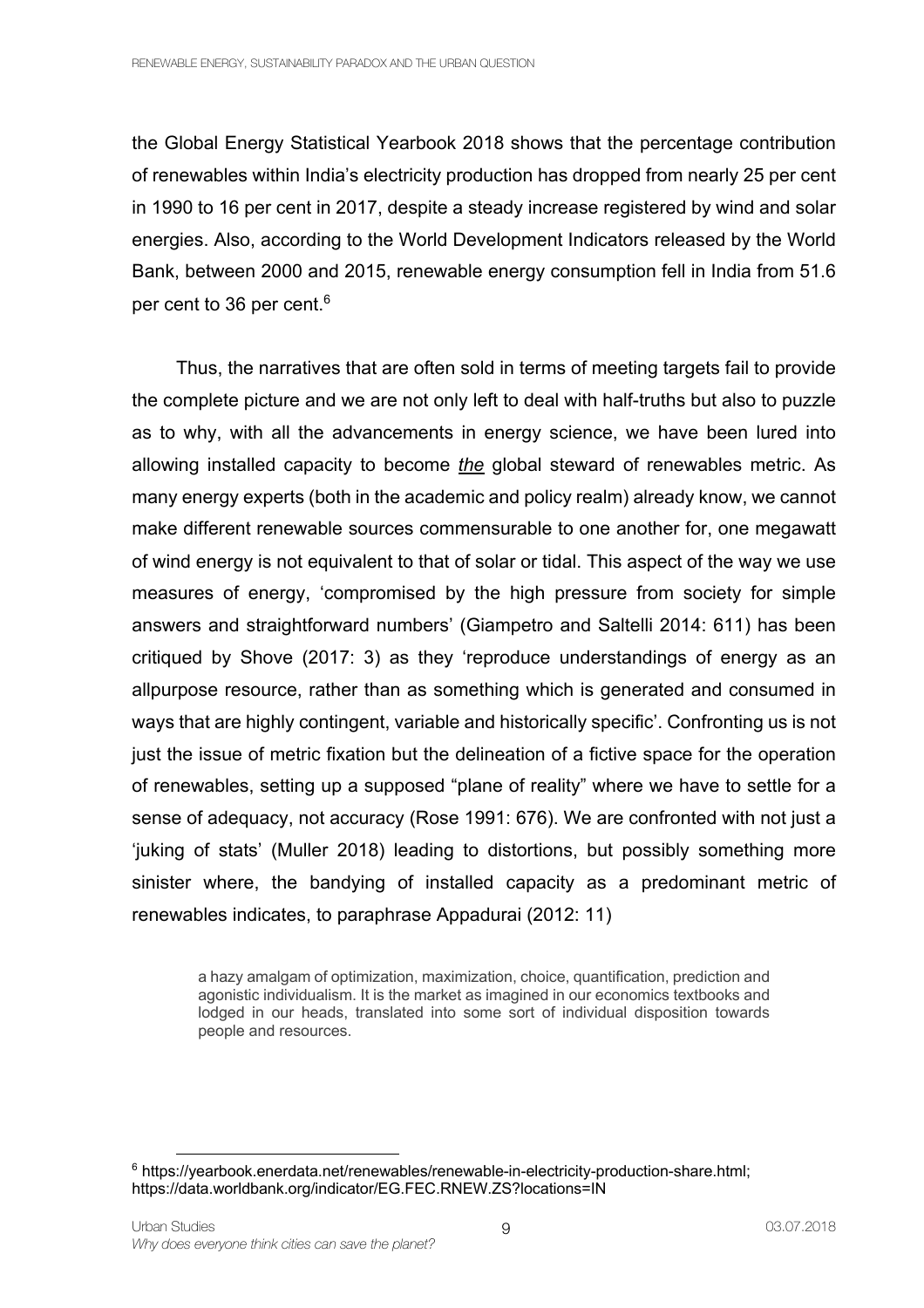Installed capacity thus becomes the key modality through which the uncertainty of renewables is transformed into a normative surety via a selective application of probabilities and by opening it up to the practices of speculation.

That India's performative gestures regarding renewables need closer scrutiny becomes evident when we examine more closely its recent plans to increase the deployment of solar technology from 20GW to 100GW by 2022. As Shidore and Busby (2019: 1183) reveal, such targets emerge through top-down decisions directly from the Prime Minister's office, 'pulled from the air without much study or analysis', and even if any kind of appraisal was involved, the final projections are substantially above the recommendations made. And as they point out, even though the country has increased its installed solar capacity ten-fold from 2.4GW to 196GW between 2014 and 2017, it is still only about 6 per cent of the net generation capacity and 2 per cent of the final electricity consumption. A greater concern is also the fact that a large part of the solar programme continues to rely on solar parks (60 per cent) while rooftop solar struggles to take off with less than 10 per cent of the aspired objective achieved. In a context where land remains critical to the geographies of energy transitions, we need to be careful about prioritizing solar parks which thrive on land-based energy extraction, not any different from the spatial politics of fossil capitalism (Huber and McCarthy 2017). This is where rooftop solar production become important, particularly in the urban context where implementation of energy transitions towards a renewable 'post-carbon economy' is subject to development rules and regulations. Thus, in the Indian city of Chennai, a study by GERMI and Greenpeace (2018) found that the city has a total rooftop solar potential of 1.38 GW (with 42 per cent from residential buildings) but even if the government makes installation of rooftop solars mandatory in all buildings, the Chennai Metropolitan Development Authority (CMDA) will need to make changes under the Tamil Nadu Town and Country Planning Act to ensure that the government order is enacted. According to this report's estimate, all of India's Tier 1 and 2 cities put together can host over 62GW of rooftop solars. However, assuming an average adoption rate of 10% over the next 5 years, a total installed capacity of 6GW is what is actually feasible by 2022. This low potential was confirmed by a large-scale solar park developer who downplayed the potential of rooftop solars as he was interested in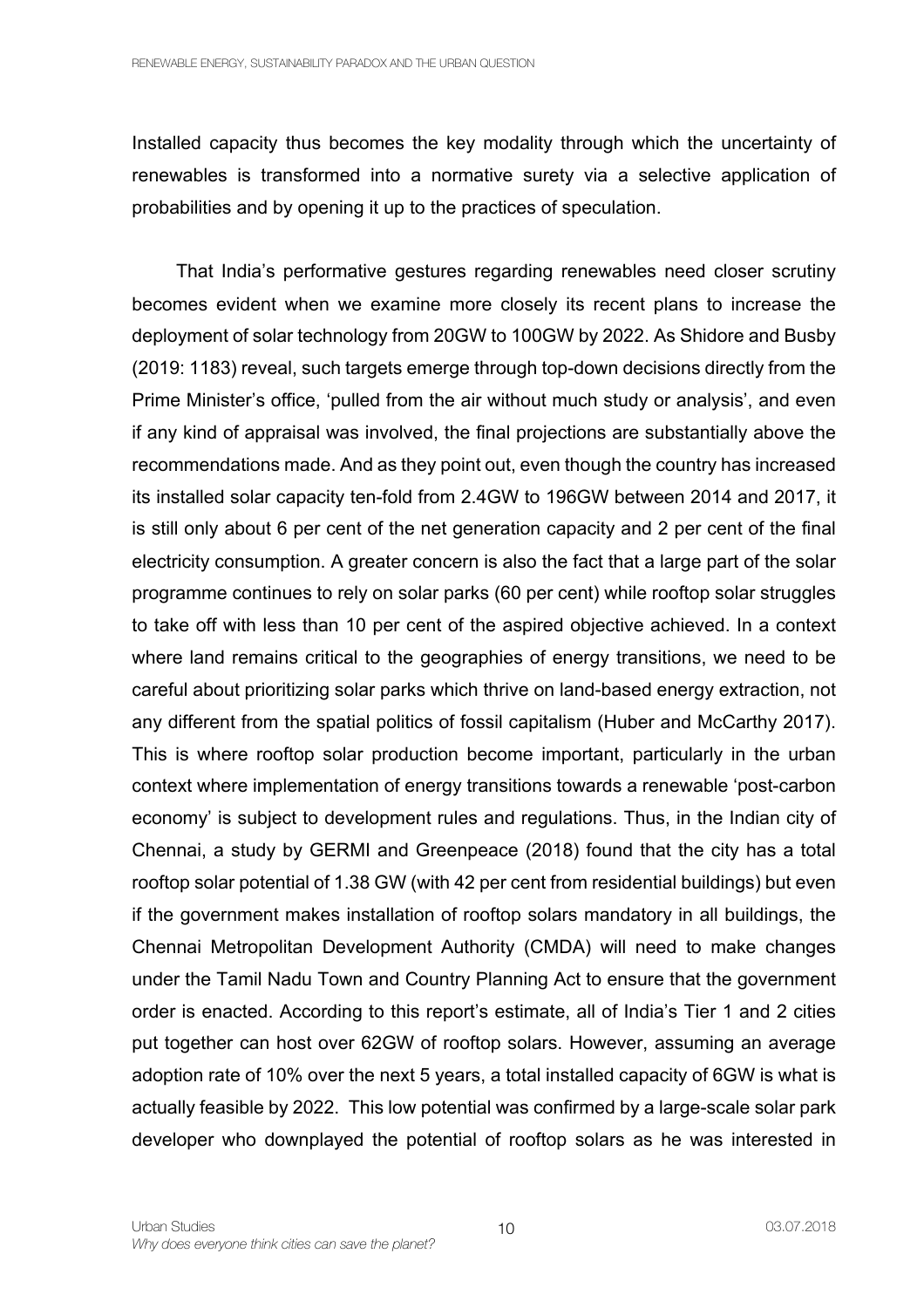## accessing a large terrain of productive landscape in a non-urban setting which in the urban context would be impossible:

…if you want to generate all of that within the context of area available in the urban it is going to be very large. You can only do it in rooftops, maybe parking lots but beyond that it doesn't make sense to use land in urban areas which is lot more valuable it doesn't make sense…..Either for the wind or solar, the kind of land that is required is not available in urban areas. Rooftop has limited potential. Whereas, once you go outside of cities, exposure to sun or wind is better and land is not a problem.

Renewables, in this instance, becomes a problem space as it is brought to reason through the domain of commerce, profit and capital. With the calculative subjectivities of renewables following the derivatives of neo-classical economics, its non-fossil legacy is called into question as it jettisons the larger attributes of sustainability which is already being overturned by the techno-managerial manipulations of market-driven interest groups and sectional lobbies.

### Sustainability paradox

Given the Indian Prime Minister Modi's predilection for sloganeered politics, it is not surprising that a cache of glitzy initiatives has come to signify his rule. A high pitch, for instance, characterizes his renewables agenda where his intention to 'home in on surprisingly high returns with the world's largest producer of wind energy' blatantly displays his preference for a corporatist approach. There has been a heady following of this announcement by regional states in India, vying with each other competitively to tap into this 'market' potential. Thus, it came as no surprise when, international travelers passing through Heathrow Terminal 5 in August 2015 encountered an impressive array of banners advertising a Global Investors Meet in the southern Indian state of Tamil Nadu. Held in the regional capital city of Chennai over two days on 9 and 10 September 2015, this lavish affair was meant to showcase the potential of the state as the leading and preferred investment destination for international companies and provide a platform for networking on investment and growth opportunities. Amongst the reasons cited for Tamil Nadu as the ideal investment destination was the proud claim of having the highest capacity renewable energy in India. There was much jiggling of energy scorecards as it was bandied about that Tamil Nadu is the tenth largest in the world in terms of wind power capacity, more than 50 per cent of its total power capacity is from renewable sources, and it is second largest in the country in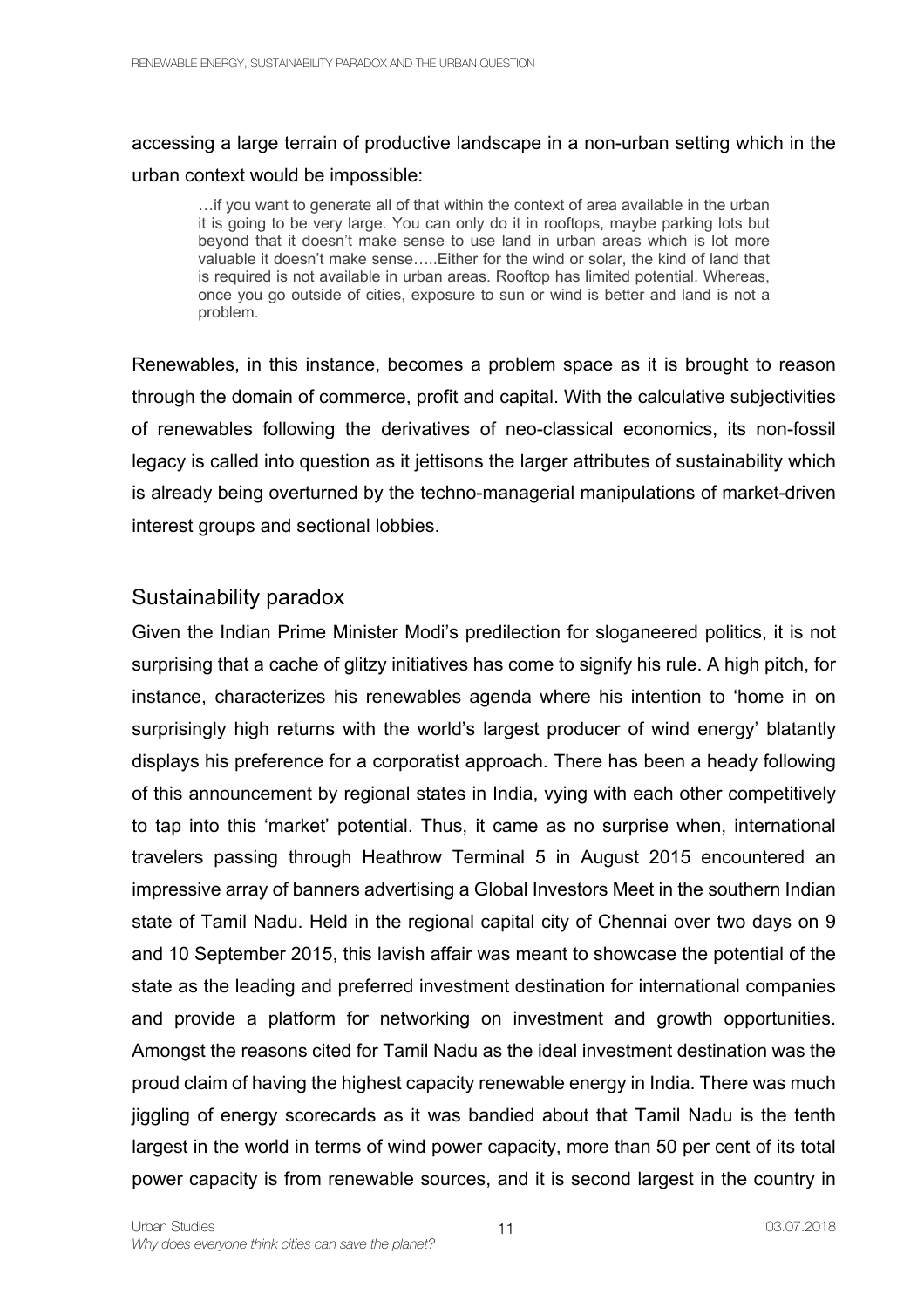terms of co-gen power plants, all contributing to the State's phenomenal turnaround from a power-deficit to a power-surplus state by 2016-17.<sup>7</sup> By the end of the Meet, nearly 100 MoUs were signed promising an investment commitment of \$36 billion with 45 per cent related to proposals in the power sector (35 per cent of which were in the field of solar energy alone). There were high-profile announcements from global energy companies such as SunEdison and Adani Group to invest \$1.8-2.0 billion and \$2.2-3.0 billion respectively in setting up (renewable) energy power projects in the state. Investments were pledged mostly in the setting up of solar and wind parks ranging from large scale (100 MW), which in the case of Adani was an ambitious 650 MW solar park (the largest in the world) to smaller scale set ups of 10-50 MW (to avoid the hassle of land acquisition).

Participants in this meet were mostly private market players in the renewable energy sector ranging from global conglomerates to small-scale entrepreneurs. Concerns around climate change and global warming were shouldered aside, with several participants neatly sidestepping questions on sustainability. As the CEO of an international corporation suggested, somewhat dismissively, 'there will be a separate conference on sustainability where everybody will focus on it but in a platform such as this, it does not get talked about a lot', adding that 'you don't see the overarching theme of sustainability…There is, in fact, a lot more conferences on big projects [which are the ones we target]'.

He acknowledged that when energy-specific programmes are rolled out, there is a fixation with setting targets, a statistical obsession which deters from asking more closely and critically how these targets will be met. To reinforce this point, he explained how, for a private company thinking in terms of large market potential, the focus cannot be so much on this 'overarching theme of sustainability' but on a revenue logic that viewed the 300 million Indians without electricity as a market potential:

If you look at a rural household which spends about \$3 a month on electricity, this is approximately \$35-40 a year. There are probably 400 odd million households that fit into this category, actually maybe even 500 million households. Even if they get

<sup>7</sup> This needs to be qualified as even though Tamil Nadu emerged as the state with the highest power surplus in the country for 2016-17, a considerable part of it was through commissioning of new power plants (thermal and nuclear), as well as sourcing power from the open, private market.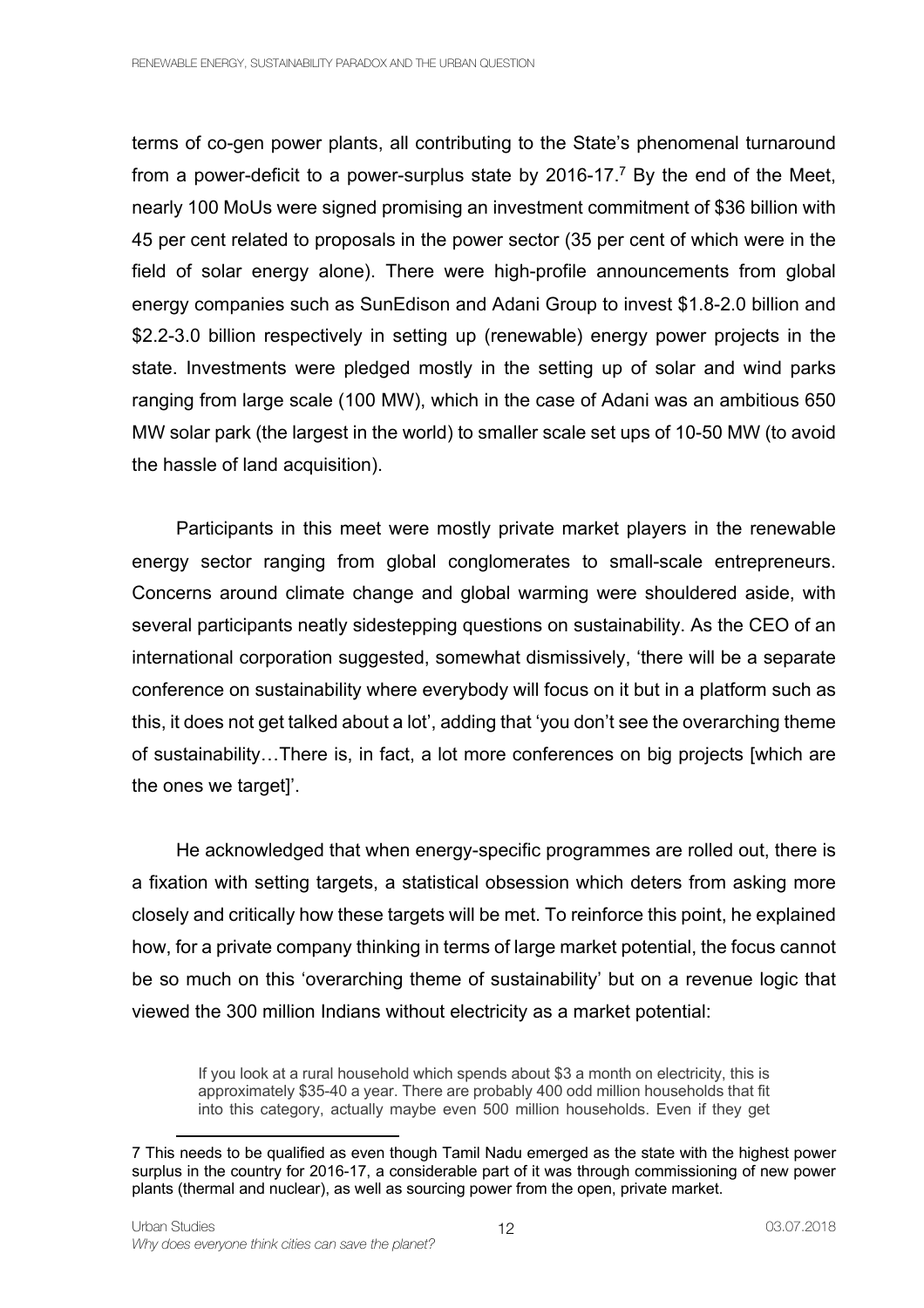electricity, they will continue to spend on energy because electricity from the government is not reliable. So 500 million households times 40 dollars a year is like 20 billion dollars of energy revenues each year and I think there is a possibility of making 25-30 percent bottomline in that which is \$5 billion. If you give it a multiple of 15, you are looking at a business that can generate \$75 billion of value. There is the question of how can you deliver within those price points. So, this is a sector that is sort of ignored as I don't think there is too much private participation but we believe that we can, with the right business model, deliver the services and make money…because we think we can deliver power and make money from the sector and this is within what they are paying. I am not saying that they have to pay a lot more. They should just spend what they are spending on energy and we will be able to enhance what they are getting today with better services.

His financial model is of course based on the liberal theory of private property ownership and assumes a penchant for material consumption that works well with the middle class but might backfire terribly when it comes to other sections of the society, particularly the poor. The archetype of solar solutions he is seeking to market is informed by a market approach to socio-technological life emphasising privacy and consumption, as he further explained that his ideal testbed would a single-family home where the overall roof area by carpet area is very high, with a better chance of selling a whole package right from solar panels to switches, bulbs and batteries. That renewable energy as a discourse in India subscribes to this bourgeois imaginary is apparent in the logo of the 2016 Renewable Energy Global Investors Meet and Expo (RE-Invest) organised by the Indian Ministry of New and Renewable Energy (an annual feature since 2015) showing a couple of independent homes in a bucolic setting with the standard windmills and solar panels in the background. While et al. (2004: 551) argue that the primary purpose of the urban sustainability fix is to draw "attention to the selective incorporation of ecological [i.e. environmental] goals in the greening of urban governance". They position entrepreneurialism as the prevailing logic of urban governance which is in need of greening. This entrepreneurial logic privileges a vibrant and dynamic private sector as the central actor of urban governance to enhance a city's competitiveness within a globalized economic system and to enable economic growth.

If you discount hydel power, renewable energy is almost entirely produced by private companies in India accounting for 96 percent of the installed capacity. Between 2014 and 2015, with the launch of Modi's renewables programme, almost 300 companies pledged to build 266 GW of renewable energy projects in India by 2022 at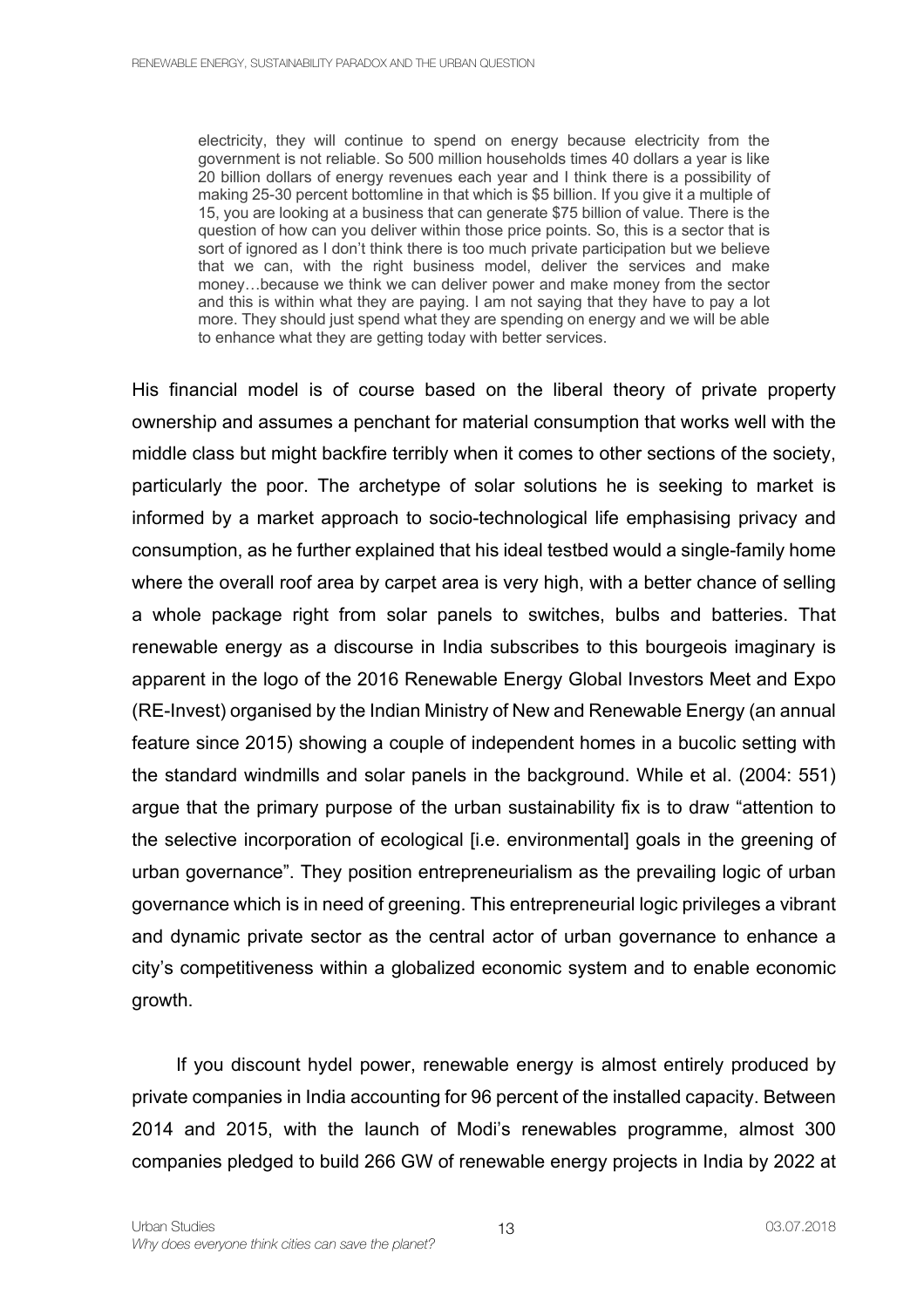a cost of over \$100 billion (Buckley and Sharda 2015). A large majority of them are global corporations from China, Middle East, Western Europe, East and Southeast Asia as well as venture capitalists such as Goldman Sachs exploring the potentials of green capitalism. Some are not from the energy field and are using this opportunity to get a foot into the more attractive infrastructural investment possibilities, while others such as Adani Group might have prior experience as energy developers but their broader commitment to sustainability still remains unsubstantiated. Renewables, for conglomerates such as Adani, are seen as a diversification of their energy portfolio where the company presents itself as India's leading renewable player (4,560 MW) as well as the largest private thermal power producer (10,440 MW) and whose sustainability commitment is conveyed through a corporate social responsibility agenda. This approach is typical of all major private thermal power companies including Adani Power, Tata Power and Reliance Power, all having a significant investment in renewables.

Their programmes reveal a strong finance and policy steer with a focus on the practicalities of setting up a considerable investment in this sector. What they have offered so far is simply a pledge and how far this translates into live projects remains to be seen. This lack of accountability in the state-corporate nexus became obvious when SunEdison, a self-acclaimed largest global renewable energy development company, filed for bankruptcy in April 2016, divesting its global assets to other investors including its operations in India, and defaulting on its public commitment to renewables. While it had promised to invest \$15 billion over the next 5 to 7 years with an ambitious target of 15.2 GW of renewable energy capacity, it had only 438 MW operating on ground with another 800 MW in the pipeline, having concentrated on mergers and acquisitions and aggressively bidding in state auctions at lowest possible prices. Sustainability's high concerns are shunted aside by an economic determinism where everyone's doing it for a nickel with the objective of extracting as much as possible from the relationship between a productive landscape and their potential markets. It is thus difficult to articulate a meaningful discourse of sustainability as they continue to rest on values and judgements that is not much different from that of a carbon rationale. The fear instead is that renewables are reduced to a Latourian sense of a quasi-object or what Swyngedouw (2006) refers to as a socio-natural hybrid where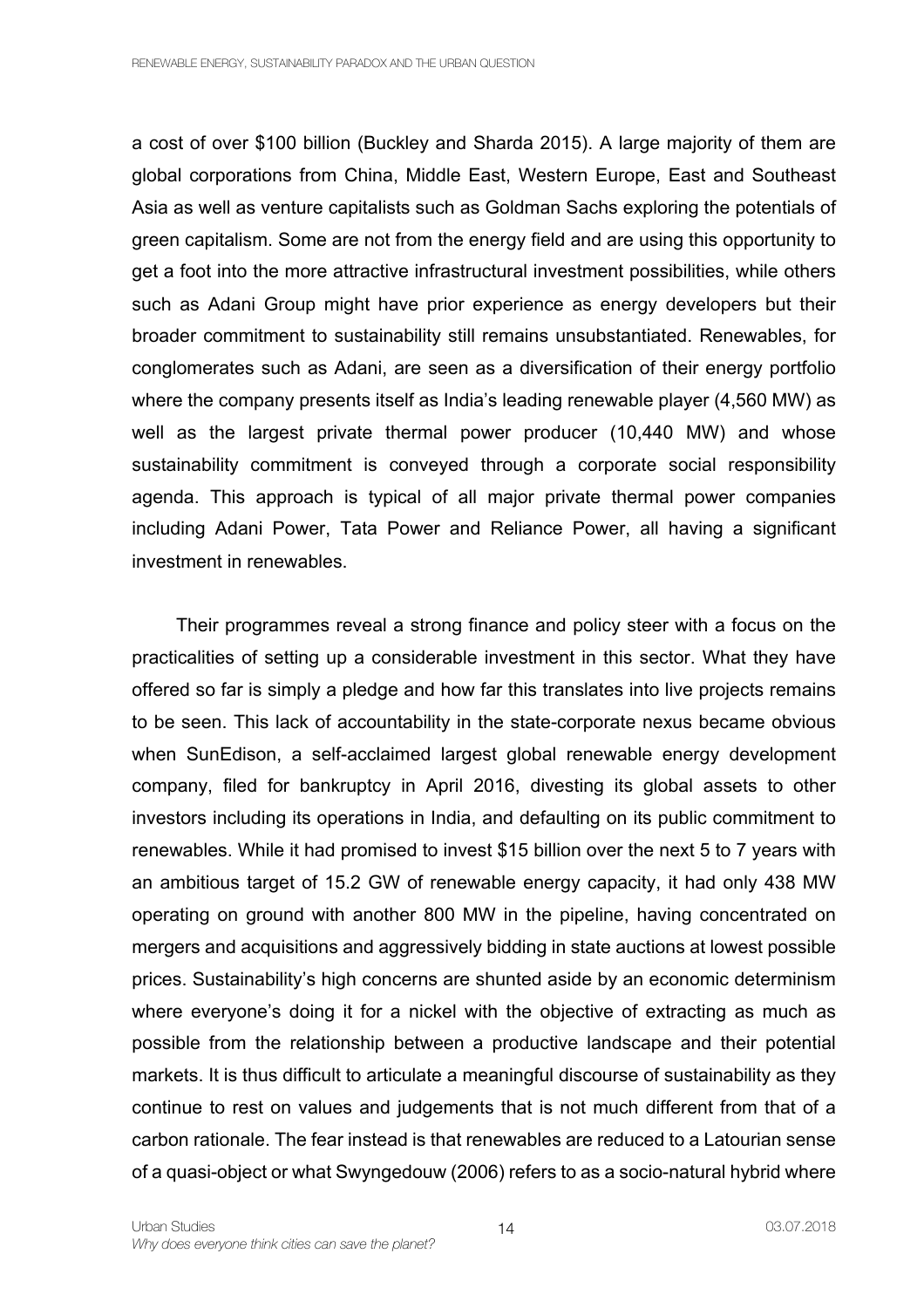capitalist life can prevail. There is a tell-tale sign of a sustainability paradox where perverse outcomes raise questions about the ability of renewables to master a *transition* to a post-fossil performativity for, as Rutherford and Coutard (2014: 1354) remind us, 'not all radical change in patterns of provision or use of energy consists in, or spontaneously aligns with, a deliberate and managed transformation towards a "more sustainable" configuration, however defined'.

### Transitions, really?

Despite much stock being placed on renewables to facilitate a regime shift towards an ecologically more sustainable set of registers (described often through the notion of low- or zero-carbon), the idea of such a straightforward transition is increasingly seen as unrealistic, forcing a difficult confrontation with renewables and its implications for a clean energy future. This disillusionment with renewables and its promise of an energy transition comes amidst a growing suspicion that it may not be so different from fossil fuel philosophy given the orthodoxy of the material networks underpinning its configuration and production. Thus, even though the political project of renewables challenges the geo-institutionally established structure of carbon economy, the way its energy practice is inserted rigidly within an existing carbon-oriented system has led some scholars such as Raman (2013) to declare that renewable energy technologies are indeed being fossilized. Caught between the aspirations of a post-carbon utopia and the persistent reality of carbon structures, renewables fall into a kind of paradigmatic limbo, resulting in a paradoxical condition where it can be defined neither as distinct from nor in relation to carbon economy. As Glover (2006) suggests, it is somewhere in the transition that the social promise for renewable energy starts to go badly wrong. This notion of transition also holds renewable energy to ransom, not only through a state-brokered corporatisation of its production, but also by compelling it to follow the economies of scale of conventional energy infrastructure. Given this awkward dialectical position between renewables and fossil fuels, any characterization of a functionalist, linear transition from carbon to a post-carbon society comes across as disjointed and an ultimately compromised instance of a counter-carbon project.

This becomes an even greater challenge when you try to make energy transitions work through urban processes, practices and change as decarbonizing the urban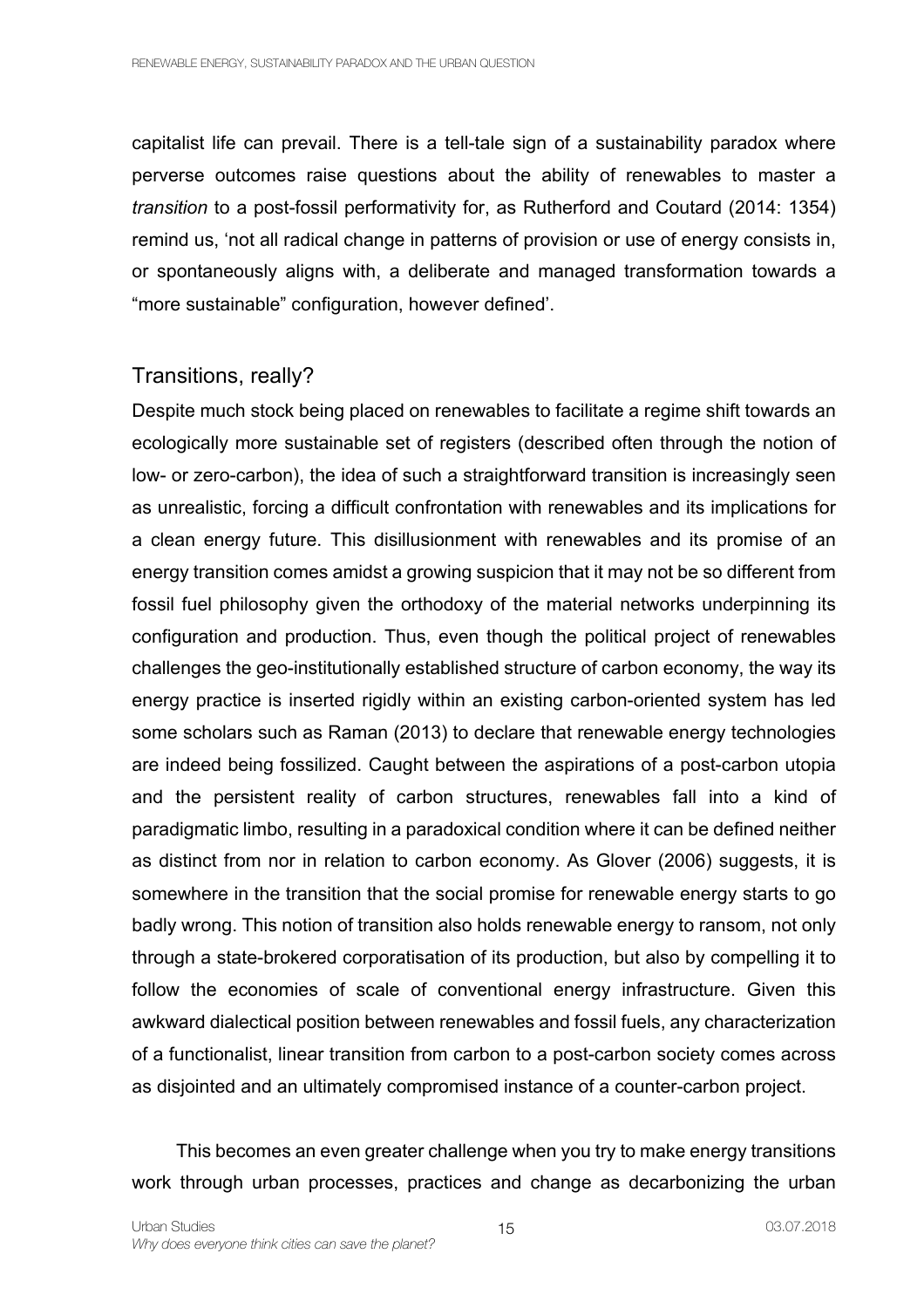proves to be a not so straightforward proposition, entailing much more than a mere shift in energy sources, with significant implications for not only challenging contemporary modes of urbanization but how 'the urban' itself is constituted. What is needed here is not a transition (of energy systems) in cities but a transition of cities (and its energy systems) (Huang et al 2018). The issue is also that there is not a singular notion of urban energy transition which is broadly defined as a radical, systemic and managed change towards more sustainable patterns of energy provision and use, but is diverse, non-linear and at times conflicted, a plurality that is at best only partially captured by talk of "the energy transition". Following Luque-Ayala's (2018) advancement of novel ways of thinking about the decarbonization-development interface and echoing his notion of a post-development carbon, could we provocatively consider a 'post-urban carbon' instead of our current preoccupation with post-carbon cities thus opening up a space for multiple and possibly more vernacular interpretations of urban energy transitions? This 'post-urban carbon' seeks to interrogate not just the possibility of energy transitions but alternatives to urbanization, tackling head on some obvious internal contradictions embedded in low carbon interventions such as the fundamental antimonies of utilities and infrastructure or efficiency versus sufficiency argument.

#### *Utilities/Infrastructure*

For a long time, the notion of supplying key services essential to living in a modern lifeworld such as water, sewage, electricity, telecommunications and transportation was firmly embedded in the idea of a public utility, crucially framing our understanding of infrastructure in the twentieth century. While privatization of these 'public goods' over the past few decades has changed the way we perceive utilities as infrastructure, what needs to be noted is the subtle binary that emerged between utilities and infrastructure where products such as pipes, ducts, wires, conduits, electric transmissions, pylons, tunnels (and now servers) compose the sheer *physicality* of utility networks (Graham and Marvin 1995) as against the nuanced *materiality* of infrastructure's processual flows, circulations and metabolisms (Swyngedouw 2006). Scholars picking up on this import tend to give greater credence to the material turn where the question of materiality far exceeds any invocation of physicality (Anderson and Wylie 2009), while, as private market players, renewable energy developers tend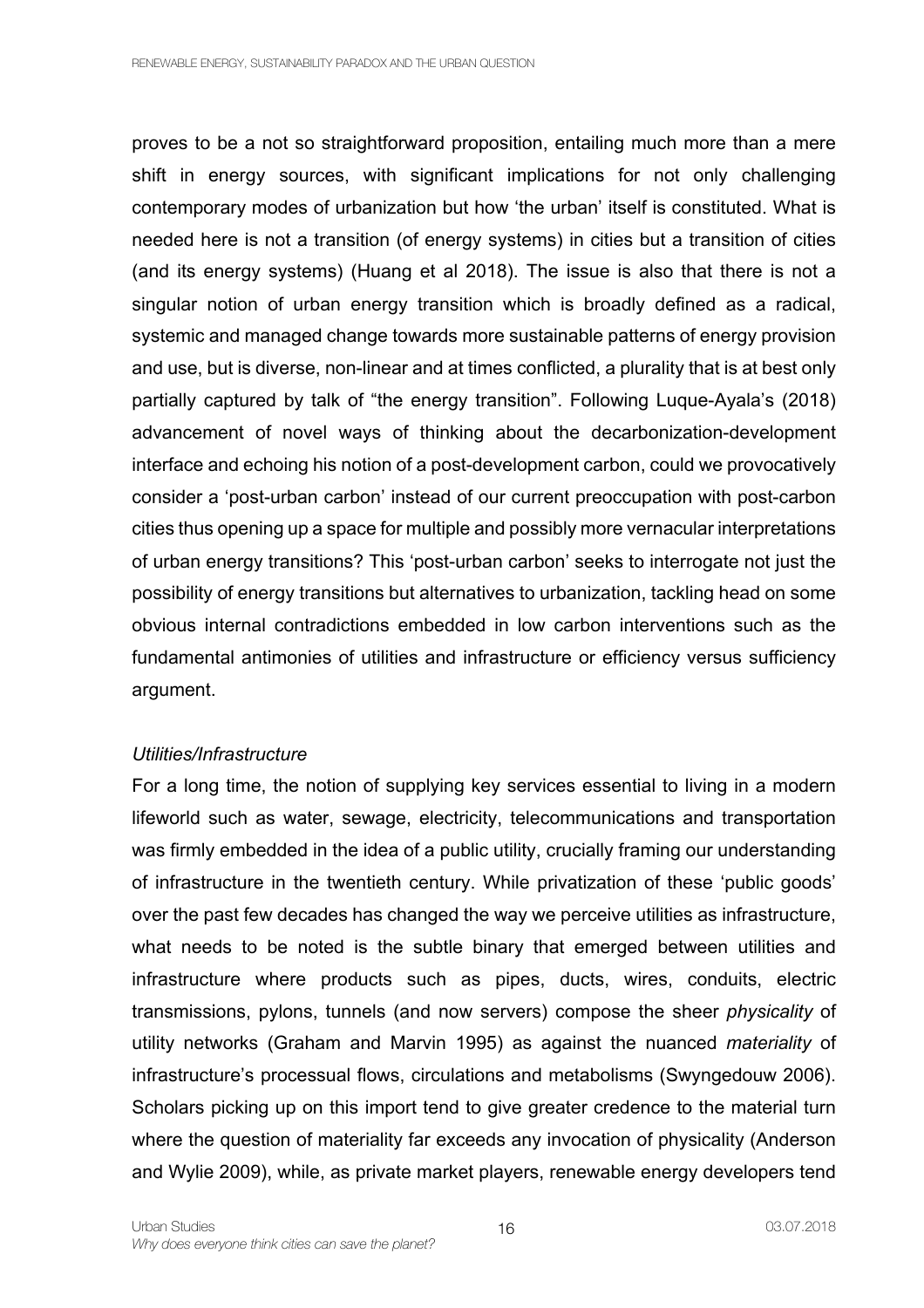to prioritise utility which, for them, is an axiom for operational stability, service continuity and technical normality (Luke 2010). In the context of energy utility, where privatization has entailed a convoluted disentangling of generation, transmission and distribution, renewables producers tend to avoid the disarray of infrastructural challenges, turning instead to a socio-technological reimagination emphasizing energy as an artefact and mechanical system. But in positioning themselves as service providers, there is an attempt to enforce a simple production-consumption nexus, pressing the case of energy as a utility demand, one that bypasses infrastructural concern. While at an elementary level this might seem like a neoliberal invocation of energy as commodity, there is something more to be said here about this emphasis on product-based solutions such as batteries, heaters and unitary systems which can be easily conveyed directly to end users or consumers.

As economic analysts have found, energy transition in this context, by avoiding an infrastructural approach, poses a strategic challenge for utilities as well, especially around the question of value capture, generated as it is by a varied range of actors from profit-driven private companies to individual homeowners as well as non-profit organisations or quasi-public entities, many of them operating at the limits of what we would usually understand as a market. Renewables raise compelling questions about the relationship between utilities and infrastructure, both becoming collectively problematic where it is difficult to frame infrastructure as a good or a utility, while at the same time, utility retains, under transformative conditions, a somewhat material connection with infrastructure, one that is not entirely explained by the conventional understandings of commodities, economies and markets. The challenge is also in the integration and diffusion of a dynamic and fluid utility-scale renewables into a more inert and fixed networked infrastructure that is firmly entrenched in the urban. There is a scalar aspect which gains traction where a visible evocation of renewable utilities as small energy technologies (from photovoltaics to meters) prove to be confined experimental explorations that struggle to produce extended spatial imaginaries of a much larger, networked infrastructure regime involving generation and transmission, subverting infrastructure's role as a powerful instrument in energy transitions. This is evident in India's Smart Cities Mission (SCM) where smaller area-based developments and pan-city (infrastructural) solutions have been emphasized in the initial government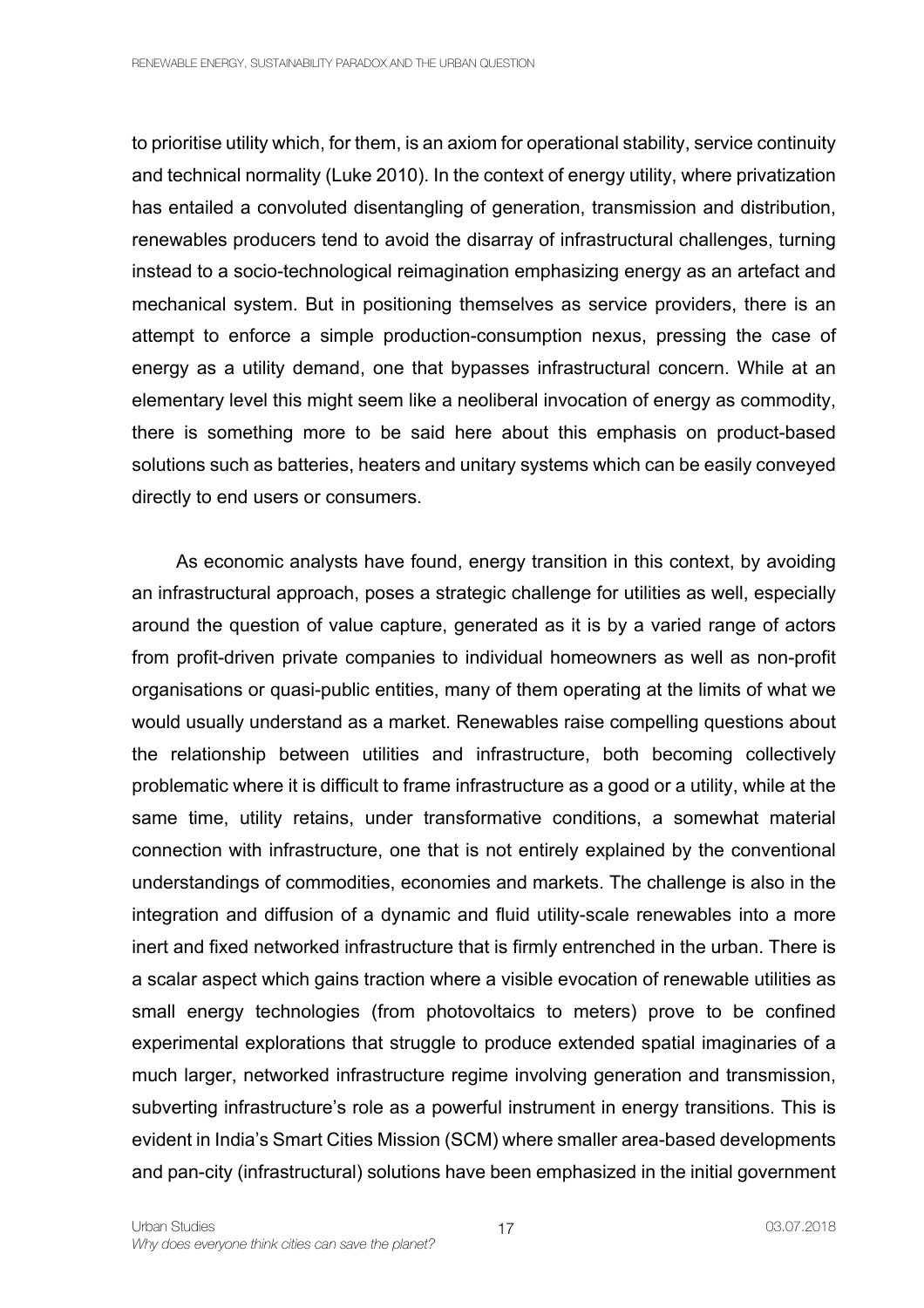issued guidelines but, in terms of actual allocation, over 80 per cent of the SCM budget has gone towards the former (which is little over 7 per cent of the area of the 99 smart cities) (Taraporevala 2018). Most of the pan-city proposals are about networked interventions such as centralised command and control centres rather than actually revamping existing urban infrastructure. They are less about managing a crumbling electricity network with a preference for device-based solutions such as smart cards and pods that do little to dislodge the carbon logic in cities. More importantly, efforts of renewable utilities to effect a socio-technical change between energy, cities, their actors and users is not fully realized as it continues to be based on a demand versus supply mandate, one that incentivises efficiency over sufficiency.

#### *Efficiency/Sufficiency*

An enduring feature of the argument for a sustainable way of life is its perverse characterization by two contrary principles – efficiency and sufficiency. Towards the end of the nineteenth century, efficiency emerged as the dominant institutional principle of resource use based on the optimization of input-output or more precisely of a cost-benefit ratio (Spengler 2018) despite misgivings that delivering the same or more for less energy neither discourages energy-intensive ways of life nor promotes an alternative that is compatible with drastic carbon reduction (known famously as the Jevons Paradox). Privileged by a utilitarian, market-driven criteria, this trope of ecological modernization continues to be favoured by global think tanks such as the International Energy Association (IEA), even as energy scholars are building a consistent critique of efficiency around the fact that 'its institutional trappings are shaped, not by the imperatives of "sustainability," but by the requirements of regulated utilities and the application of technical lenses' (Lutzenhiser 2014: 148-9). As a problematic paradigm based on a 'hard' physical-technical-economic model (*ibid.*) requiring a change only in the techniques of the natural sciences and demanding little or nothing in the way of change in human life (Hardin 1968 cited in Spengler 2018), Princen (2003, 2005) has provided the most provocative challenge to its "normative neutrality" through the logic of sufficiency, pitching it as a contrasting practice resonant with long-term sustainable resource use. Those following the above argument are convinced that a clear socio-technical energy transition can happen only through the socio-material organization of sufficiency and not the performative calculus of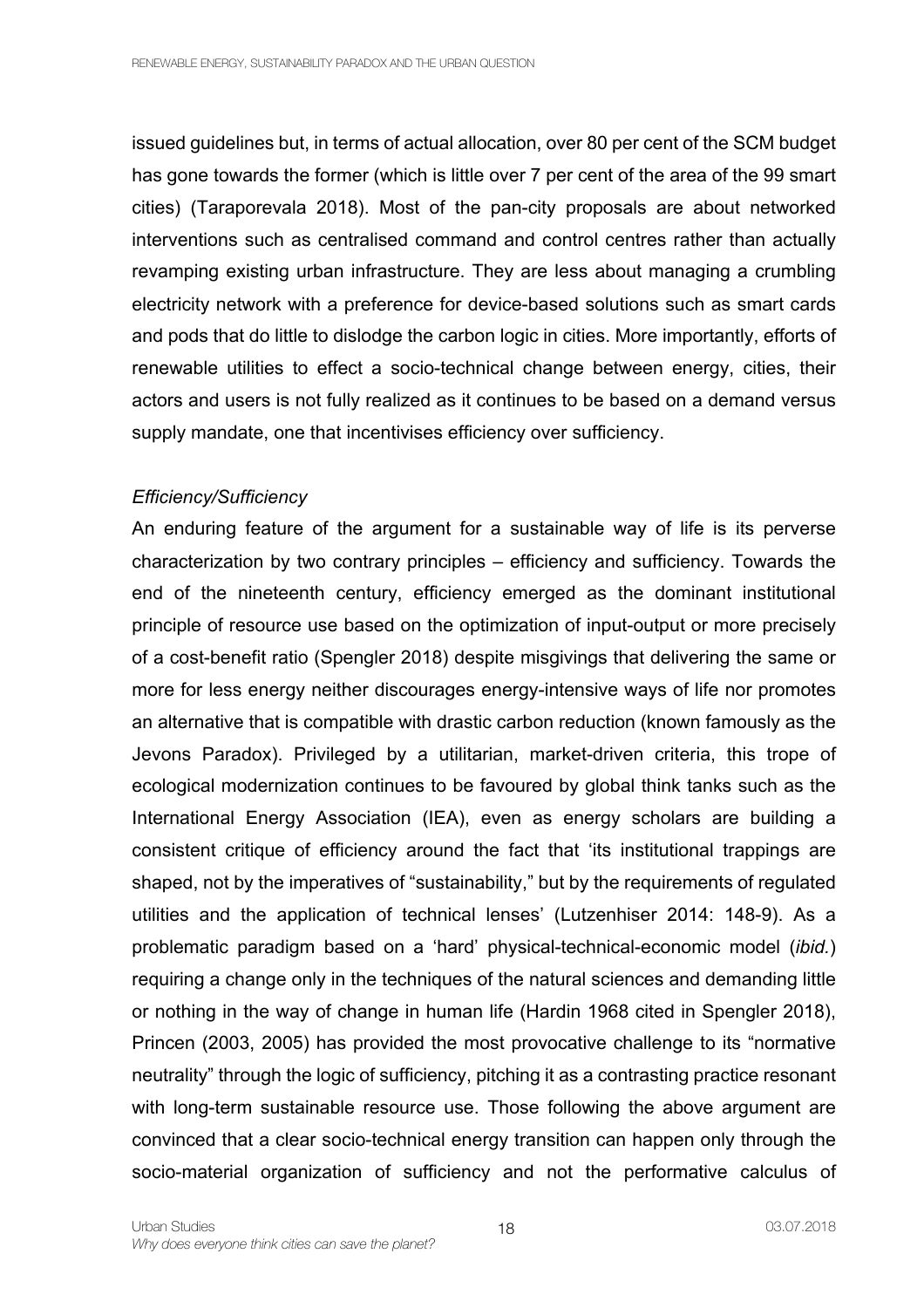efficiency. However, Spengler (2016) is cautious about playing off one against the other for, even if one cannot doubt the principle of sufficiency to steer ecologically sensitive patterns of use, concerns remain over its formulation of "enoughness" or "too muchness" (Princen 2005), where human beings are expected to limit their consumption to below a level that would be "too much" in terms of emissions and resource extraction. This idea of sufficiency as maximum is problematic as it does not favour the elimination of inequality, nor does it regard benefitting the less well off as generally more important than rewarding the better off (Casal 2007).

The moral argument that it is not about everyone having the same but having enough to maximise the incidence of sufficiency would of course have countries in the global South crying foul. Spengler (2016) offers a corrective by suggesting two different types of thresholds for sufficiency, a minimum and a maximum, where the former places importance on everyone having at least enough, one that is tied to the principle of equality. It is this idea of sufficiency that countries such as India emphasise when they reason around energy poverty and energy justice. This takes a greater significance in the urban condition whose uneven development poses a challenge for distributive energy justice. While sufficiency based on a minimum threshold might conform to the demands of equality and priority, the extent to which it supports the core of the sustainability idea is suspect as acknowledged by renewable energy producers in India for whom sufficiency revolves not only around some having less than others (heightened as a North/South divide) but also the fact that they have too little and could do with more, an argument for increased consumption, if any. However, as the head of a leading multinational energy company investing in India's renewables market observed, even though there is an emphasis on sufficiency (not falling below a critical threshold of advantage), there is equally some anxiety about its ramification on efficiency:

…it is much easier to measure a generation project because there is a meter and you can monitor electricity, and thereby it is easier to finance it. There is a tariff for electricity, right? Whereas for efficiency improvements there is no mechanism in the metre. You cannot say that you are saving X and there is a metre and there is a contract and you can write around that as a result. It is always challenging to finance such projects…It is much easier to finance energy generation projects in renewables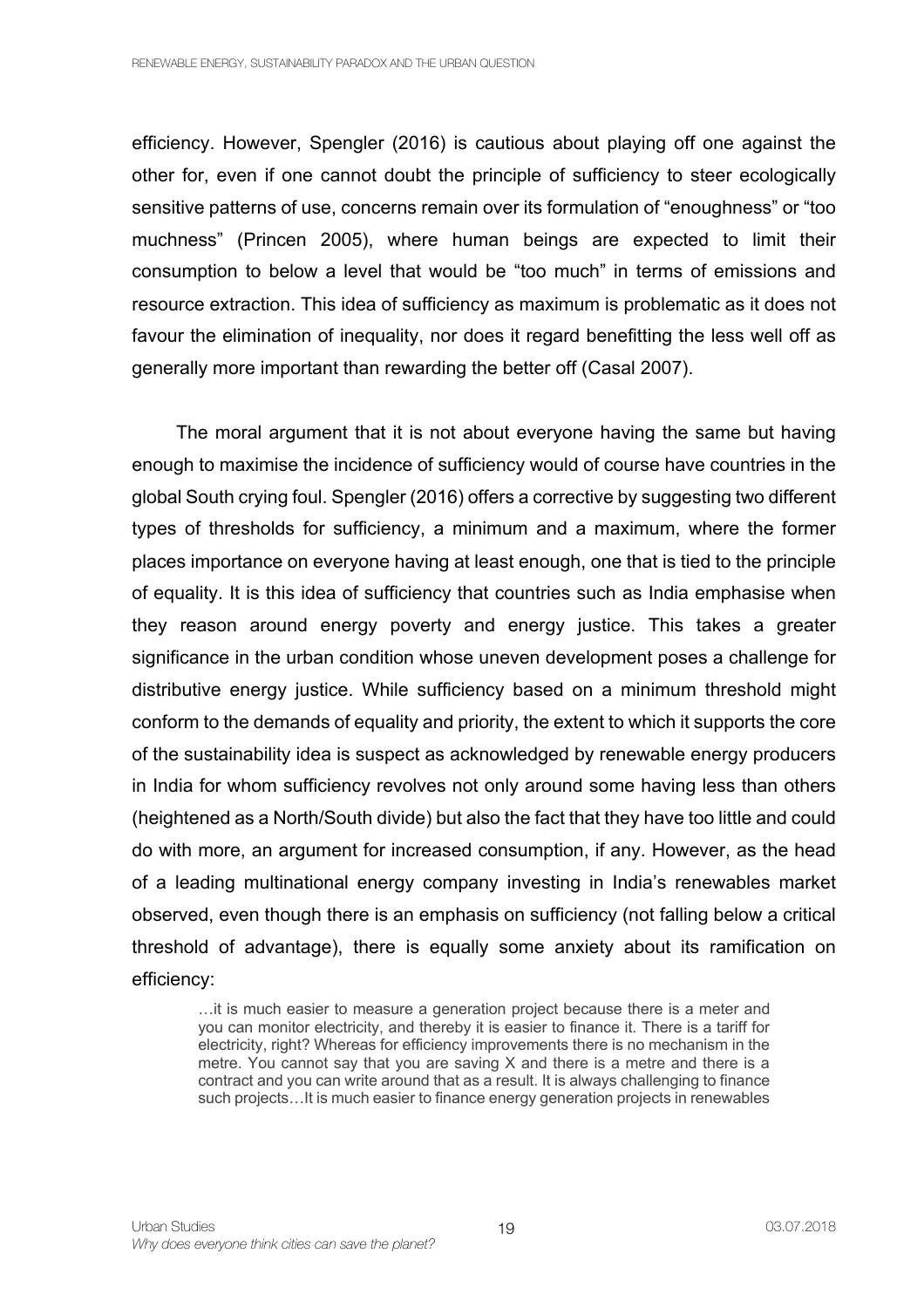[based on sufficiency] than it is to finance energy saving projects [to improve efficiency].<sup>8</sup>

He is not entirely right in this argument for this kind of justification is often made by private renewables developers to gain incentives and subsidies from the state. What he is asking for is a better mechanism of exchange between the technical-material and socio-political domains of energy efficiency. He is wrong is in his assumption that there is no formal way of accounting for it through standards and classifications. Recent trends to certify buildings or systems (such as LEED certification) are a way of 'blackboxing' energy uncertainty, bringing them into a technologically articulated realm of certainty through a rigid procedure of calculation and identification. Nevertheless there is a genuine difficulty in sustaining principles of sustainability in the eyes of developers and energy utilities within the emerging renewables mandate where, despite their contrariness, a both/and rather than an either/or notion of sufficiency and efficiency gets entangled in a not easily comprehensible relation, posing a conundrum to each other and undermining their respective rationale.

#### *Grid-locked*

One of the reasons why the efficiency vs sufficiency argument gets so easily muddled in the context of renewables is the lack of clarity that renewables producers have in terms of the geographies of such an energy regime. Renewables narratives are distinctly and deliberately aspatial despite repeated calls to rethink them in spatiallyconstituted terms. This is mainly because of the sustained presence of the grid as an energy imaginary even as it encapsulates all the contradictions and paradoxes outlined in the previous two sections – between utilities and infrastructure or efficiency and sufficiency. It is a key means of keeping utility-scale functions running reasonably intact within an increasingly unreliable infrastructure network, especially in the urban condition, while sustaining the notion of efficiency through an assuredly sufficient resource generation and distribution system. Everyday interactions with the grid however tend to be conducted in topological terms where a single, wide area synchronous grid is seen as a neutral, technical landscape drawing electricity from its

<sup>&</sup>lt;sup>8</sup> It is interesting to note that he ignored the emerging but yet to establish role of parallel market-oriented institutions such Energy Service Company (ESCO) or Energy Efficiency Service Limited (EESL) financed through the banking sector to promote a certified approach to energy efficiency.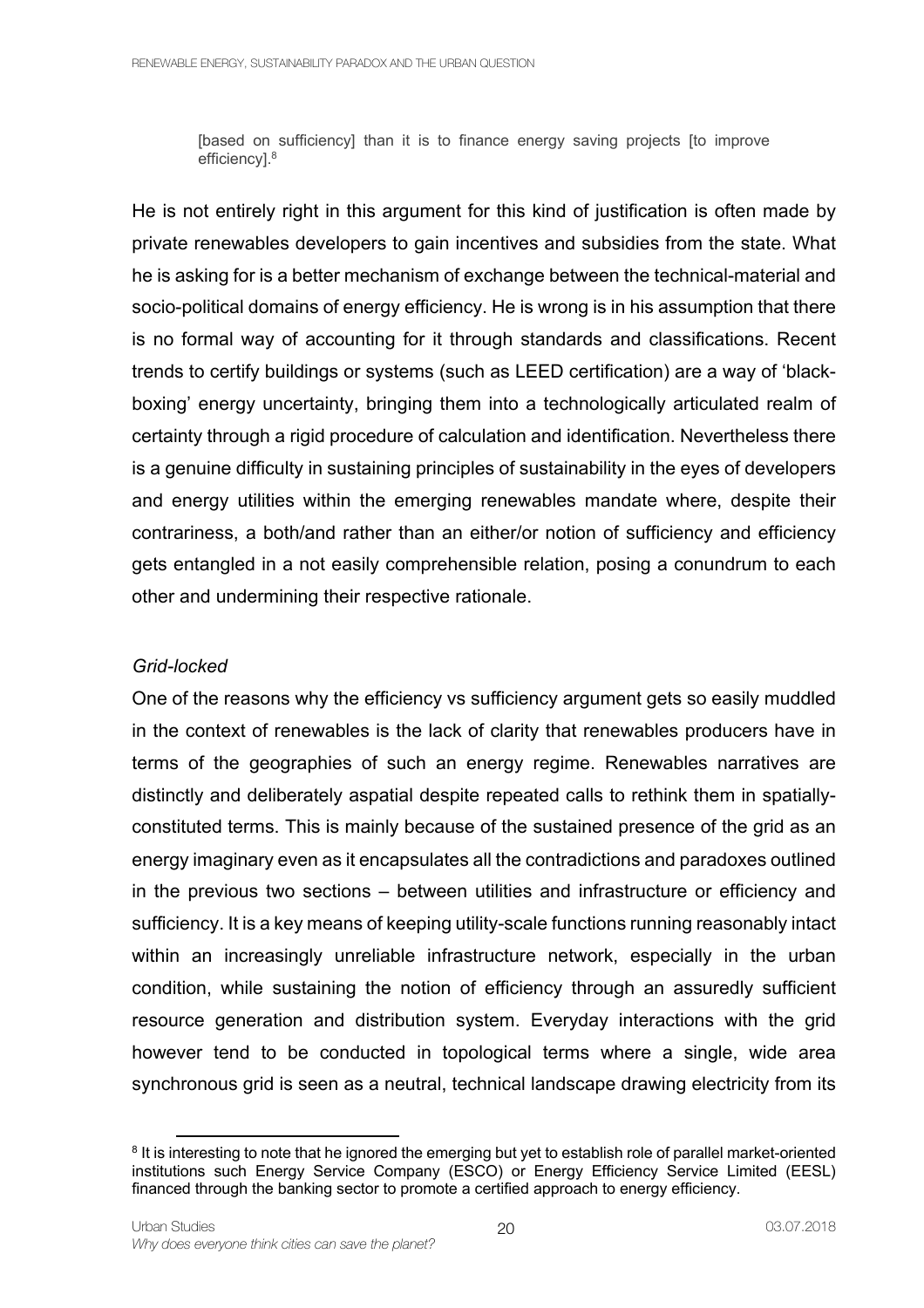point of generation and distributing it through a network of transmission lines, substations and transformers to homes and businesses. There is a lesser tendency to perceive the grid as a volatile mix of actants comprising 'coal, sweat, electromagnetic fields, computer programs, electron streams, profit motives, heat, lifestyles, nuclear fuel, plastic, fantasies of mastery, static, legislation, water, economic theory, wire and wood' (Bennett 2005: 48). This is an approach pursued by Luque-Ayala and Silver (2017) in their conceptualisation of the urban through the grid where they view the grid as a critical political site for mediating urban life whilst opening up new possibilities expressing dissent and advancing social justice, democratic service delivery and urban autonomy.

Unfortunately for the prospects of energy transitions, both renewables and smart cities tend to reinforce the grid not through the (disruptive) material politics of urban infrastructure but as an intangible spatio-technological logic that does little to dislodge the existing carbon rationale. The urban, conversely, is rendered abstract, becoming an object of improvement known, delimited, calculated and understood through the grid (Bulkeley et al 2016). This is also why the pursuit of the idea of a post-urban carbon rather than the common calls for a post-carbon urban makes better sense. The notion of the post-urban is invoked here not in a Koolhaas's sense of the stylistic sensational or an apocalyptic end of urbanism per se where it is judged against some infinitely superior idealised version of the urban. Instead, 'post' is employed to emphasise further probing of our conceptualisations of the urban, one that departs from that of the post-carbon urban which remains rooted in a methodological cityism (Angelo and Wachsmuth 2014). In acknowledging the extended dimensions of contemporary urbanisation encapsulating the urban as well as the non-urban, the post-urban carries a distinct analytical potential as an avenue through which the idea of transitions could be imagined and practised, one that is detached from any kind of carbon initiative, low, zero or whatever.

### **Reflections**

At a recent *Renewable Energy and Sustainable Environment* (RESE 2017) conference in southern India, the managing director of Swelect Energy Systems Limited, an upcoming solar energy producer, delivered his plenary address where he discussed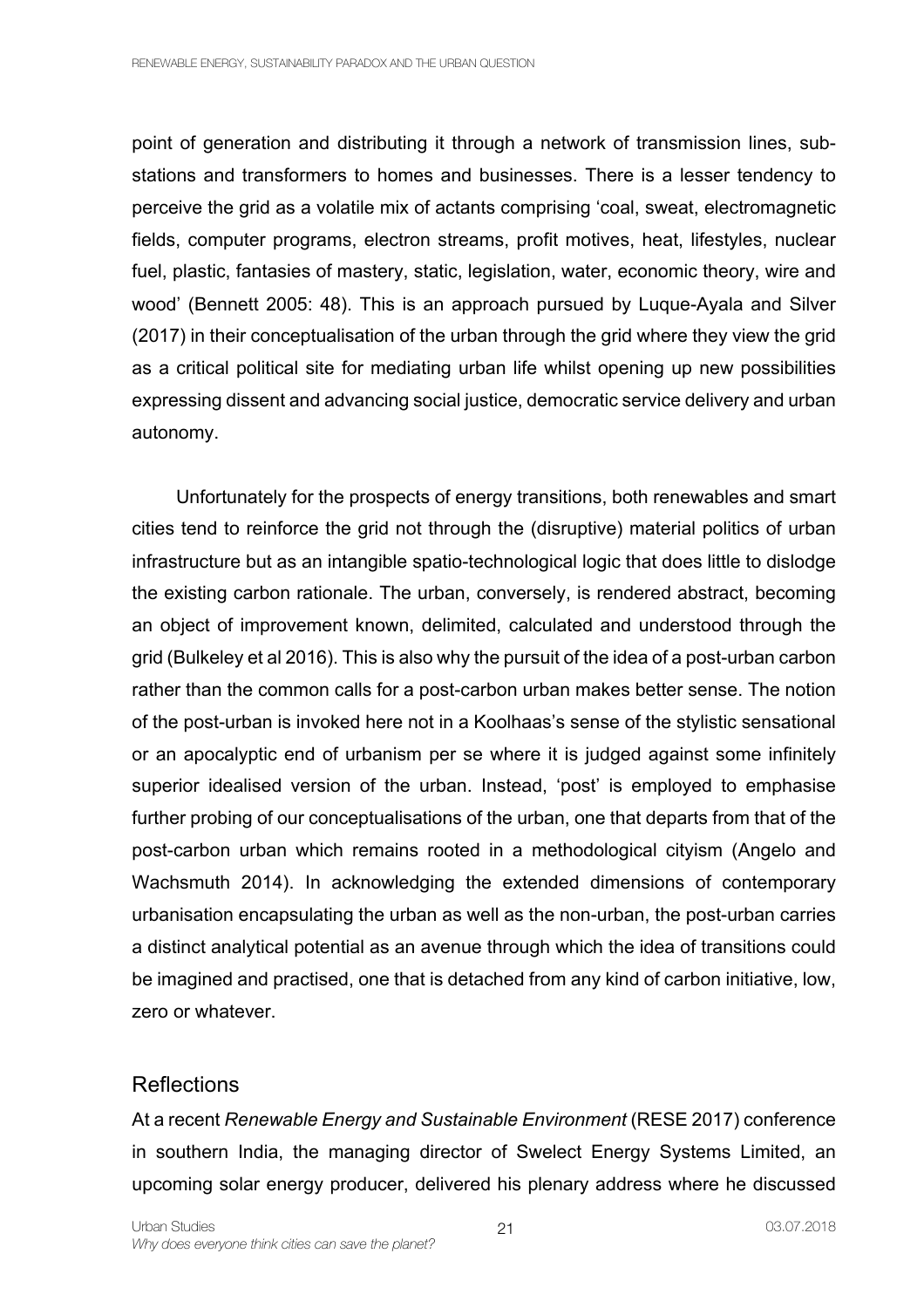his company's sojourn from the conventional power sector to the potential of renewable energy, with an aim of increasing their generation capacity to 1GW by 2020. As a market-oriented entity, his company, like many others, is rooted in the instrumental rationality of a profit-oriented capitalism focussing more on financial tangibles such as cost vs performance, investments and returns, value for money, and other such operational aspects. Highlighting the competitive bidding process for the production of renewable energy in India involving a tariff-based reverse auction where the lowest price tender is generally selected, he talked about the pressures his company faced in delivering energy at very low unit prices (which are being recklessly undercut with little room for absorbing cost overruns), voicing concerns of punitive action from the state if they fail to comply with any part of the agreement. While there has been no evidence so far of the government successfully pursuing any of the defaulters (and there are several), he nevertheless used this point to make an impassioned plea to an audience of mostly young engineering students: 'if we are to succeed in this business, then you must consume more [electricity]'. This is a classic utilitarian argument based on the principle of efficiency which, when combined with the persistent state logic of energy sufficiency, leads to a veritable sustainability paradox, as a result of which renewable energy initiatives remain, in real terms, little more than a 'socioecological fix' to sustained capital accumulation (McCarthy 2015).

Thus, amongst several sustainable development programmes launched by the Indian government, including the much-hyped Smart Cities Mission, there is only a perfunctory nod to renewables as an experimental space demonstrating an alternative energy future (*cf.* McLean et al. 2016; Evans et al. 2016). In the case of Smart Cities Mission, the onus is on a range of mechanistic interventions ranging from meters to grids and networks, with those participating in this programme remaining unclear about their energy strategy. In a context where Indian metropolises tend to have a disproportionate claim on their state's electricity generation, (a city like Chennai consumes more than 20 per cent of Tamil Nadu's total electricity production and only a paltry 5 per cent comes from renewable sources), a chance for a concrete incorporation of renewables to radically reshape India's ecologies and resources is more than a missed opportunity. Instead, what is proposed is a series of ineffectual steps that might seem impressive but aren't. This includes proposals by the City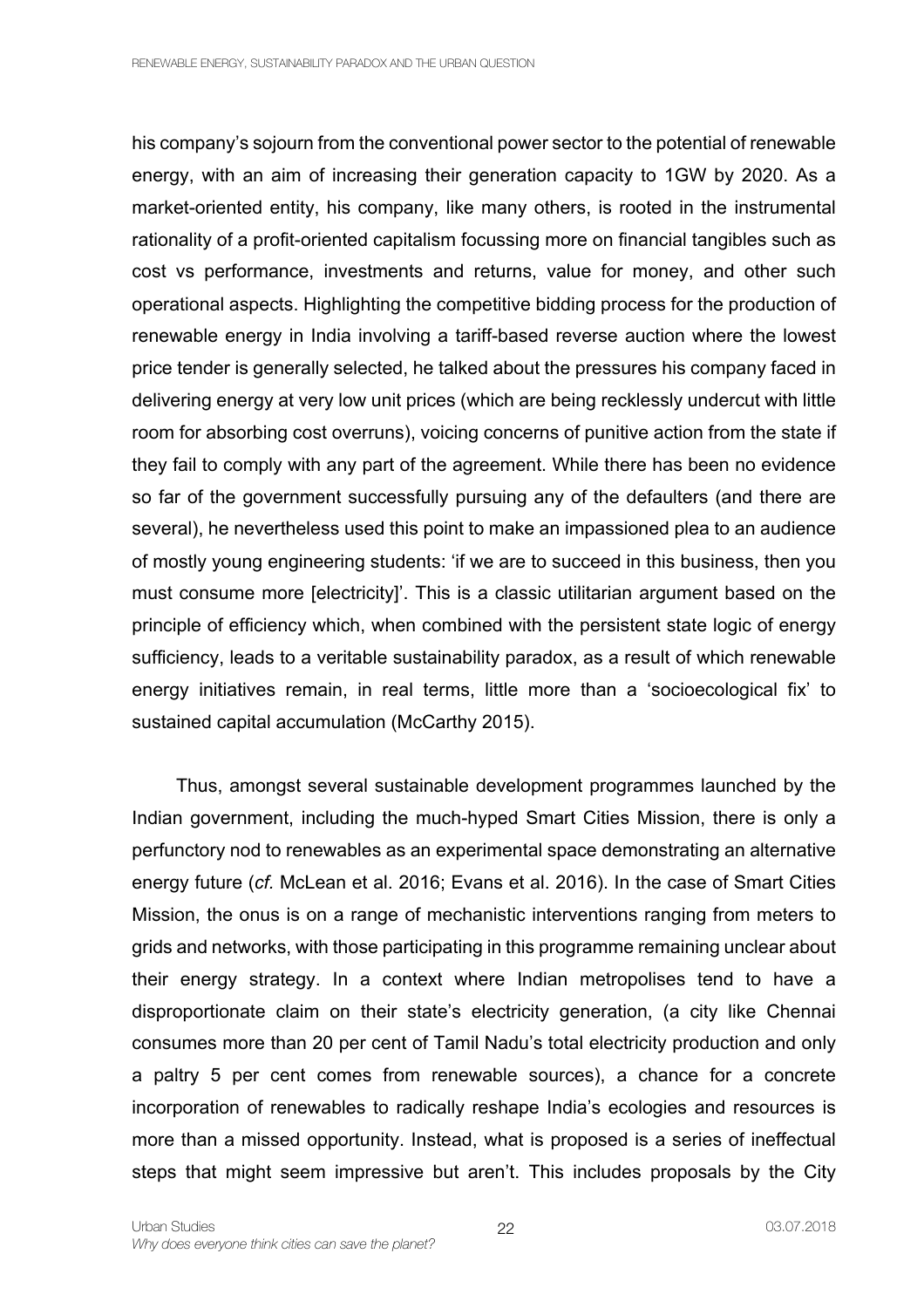Corporation to replace all street lighting with LED bulbs, demonstrating their valorisation of energy efficiency. Chennai's smart city agenda promising 10 per cent of renewables in its energy mix suggests a doubling of the existing contribution but remains woefully lower than the national target of increasingly its share of renewables to 20 per cent. This premise equally does not indicate a major reconfiguration of the socio-material challenges of its infrastructural networks but emphasises instead a utility oriented technological fetish, allowing little room for an energy transition in any meaningful sense.

This paper is set in this backdrop of missed opportunities, raising difficult questions about the prospects of renewables in India establishing a new energy paradigm. A hobbyhorse in contemporary energy politics, renewables have gained political consciousness to an extent that it is mined judiciously, firstly by policymakers, followed by an enthusiastic horde of mostly private producers. This spectacular rise notwithstanding, we are sorely lacking a discerning body of knowledge to investigate renewables beyond what we already have - a very loose understanding of an energy alternative that is susceptible to quick change but offers little robust evidence of a paradigmatic shift. Heeding to recent calls for a broader energy science, involving a richer interplay to 'reframe' a new epistemic system (Castree and Waitt 2017), this paper begins by interrogating renewables' cognitive schema deploying a deliberate 'science of numbers' to portray an exaggerated sense of its energy reality. There is a self-assured confidence in its calculative ethos whose metrics and measures conjure a statistical significance, leading to an obsessive temporal fix. This constrains renewables to a rhetoric of crude determinism that suggests that we might be closer to the goals of sustainability than we actually are. It is not only this rigging of half-truths that causes discomfort over an idiosyncratic entextualization of numbers (Guyer et al. 2010), but also the fact that it jeopardises a majority of sustainability concerns through the exasperation of its intrinsic contradictions, internalized as it is by a prevailing carbon logic. As renewables continue to be embedded in an orthodox institutional structure endorsing a capitalist way of life, the persistence of renewables in facilitating a linear energy transition becomes unviable. There is a perversity to its 'sustainability conversation' (Angelo and Wachsmuth *forthcoming*) where a mutually constitutive paradox characterising historically contingent antinomies, such as efficiency and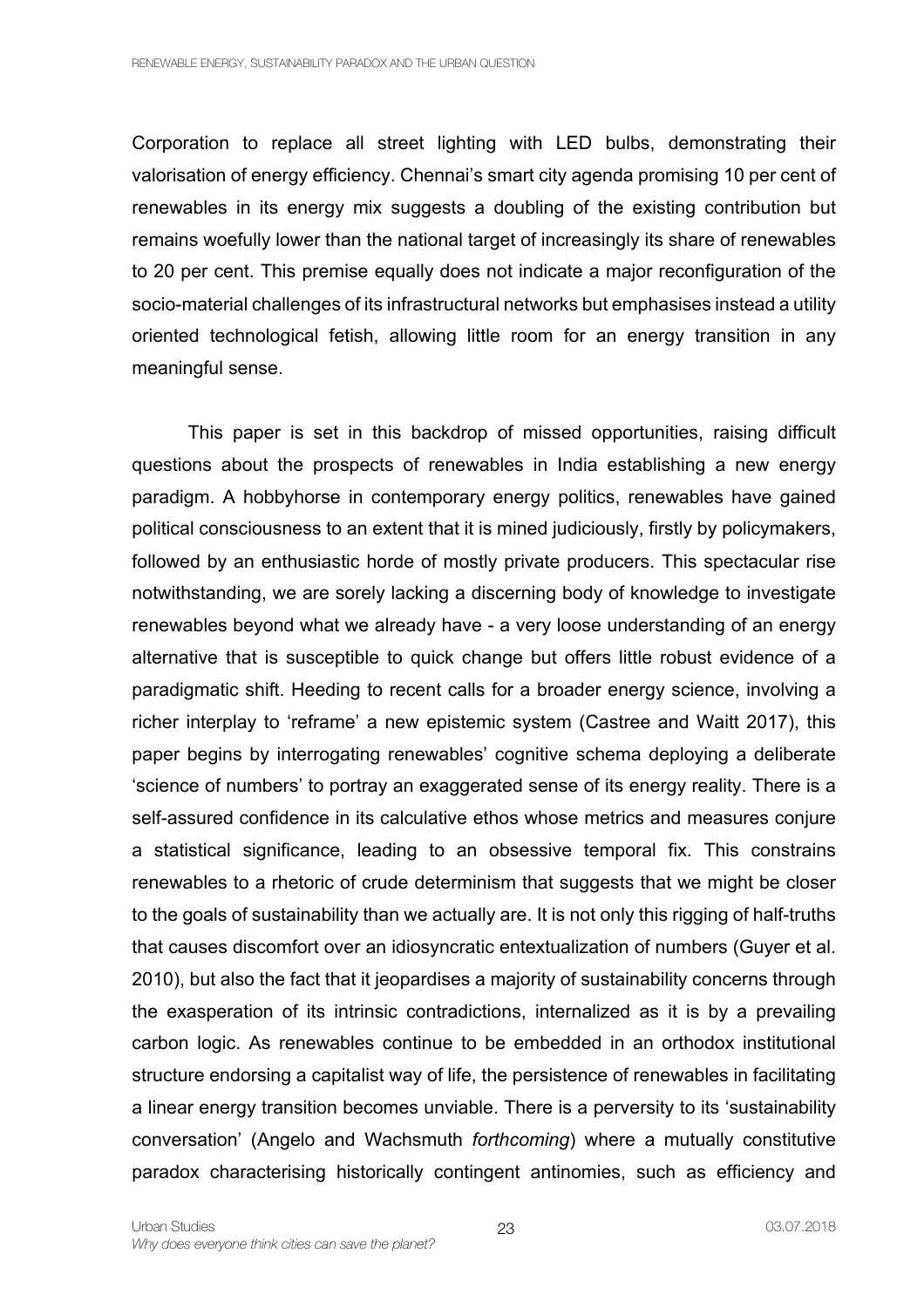sufficiency or utilities and infrastructure, is troubled and distorted. The transformative potential of renewables to generate a 'post-urban carbon' is undercut by a loose sort of referencing to parallel initiatives such as the Smart Cities Mission as a result of which an opportunity to actualizing renewables through the urban is lost. Instead they remain tied to a conventional understanding of a grid that is underwritten by an established carbon rationale that makes impossible for renewables to forge new kinds of energy imaginaries.

### References

Anderson, Ben, & Wylie, John. (2009). On Geography and Materiality. Environment and Planning A: Economy and Space, 41(2), 318-335.

Angelo, Hillary, & Wachsmuth, David. (2015). Urbanizing urban political ecology: A critique of methodological cityism. *International Journal of Urban and Regional Research, 39*(1), 16-27.

Appadurai, Arjun. (2012). The Spirit of Calculation. The Cambridge Journal of Anthropology, 30(1), 3-17.

Brace, C, & Geoghegan, H. (2010). Human geographies of climate change: Landscape, temporality, and lay knowledges. Progress in Human Geography, 35(3), 284-302.

Bridge, Gavin. (2018). The map is not the territory: A sympathetic critique of energy research's spatial turn. Energy Research & Social Science, 36(February), 11-20.

Brockington, Dan. (2017). Measurements and Metrics: Introduction. Environment and Society: Advances in Research, 8, 1-7.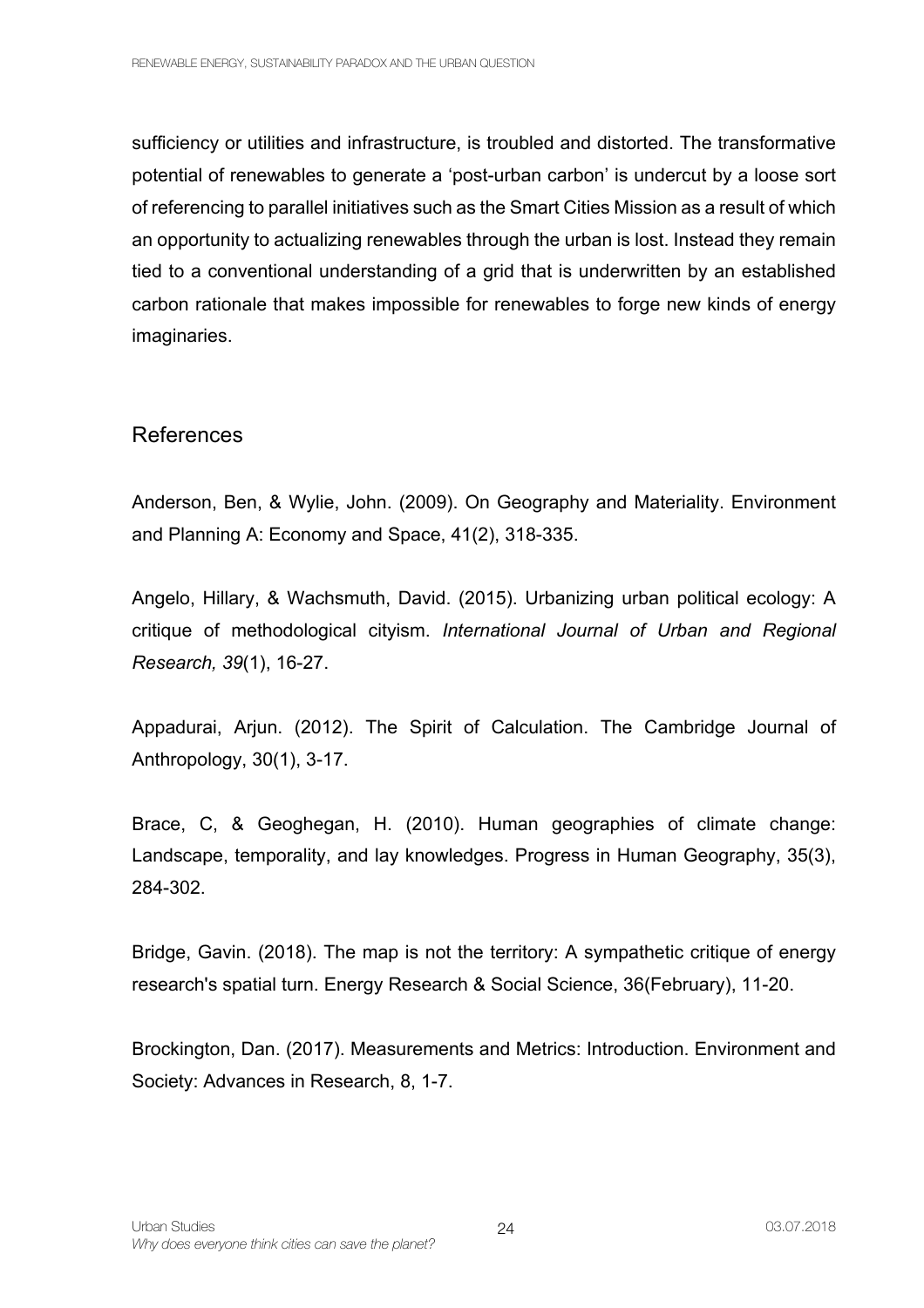Buckley, T, & Sharda, J. (2015). India's electricity-sector transformation: Global capacity building. Cleveland OH: Institute for Energy Economics and Financial Analysis.

Bulkeley, Harriet, McGuirk, Pauline M, & Dowling, Robyn. (2016). Making a smart city for the smart grid? The urban material politics of actualising smart electricity networks. Environment and Planning A, 48(9), 1709-1726.

Casal, Paula. (2007). Why Sufficiency is Not Enough. Ethics, 117(2), 296-326.

Castree, Noel, & Waitt, Gordon. (2017). What kind of socio-technical research for what sort of influence on energy policy? Energy Research & Social Science, 26, 87-90.

Chatterjee, Elizabeth. (2017). Reinventing state capitalism in India: A view from the energy sector. Contemporary South Asia, 25(1), 85-100.

Dubash, Navroz K, Khosla, Radhika, Rao, Narasimha D, & Bhardwaj, Ankit. (2018). India's energy and emissions future: an interpretive analysis of model scenarios. Envrionmental Research Letters, 13(8), 1-11.

Evans, James, Karvonen, Andrew, & Raven, Rob (Eds.). (2016). The Experimental City. London and New York: Routledge.

Ghosn, Rania. (2013). Roadmap 2050 and the promised landscapes of low carbon. Paper presented at the 101st ACSA Annual Meeting Proceedings, New Constellations, New Ecologies, San Francisco.

Giampietro, Mario, & Saltelli, Andrea. (2014). Footprints to nowhere. Ecological Indicators, 46(November), 610-621.

Glover, L. (2006). From love-ins to logos: Charting the demise of renewable energy as a social movement. In J. Byrne, N. Toly & L. Glover (Eds.), Transforming power: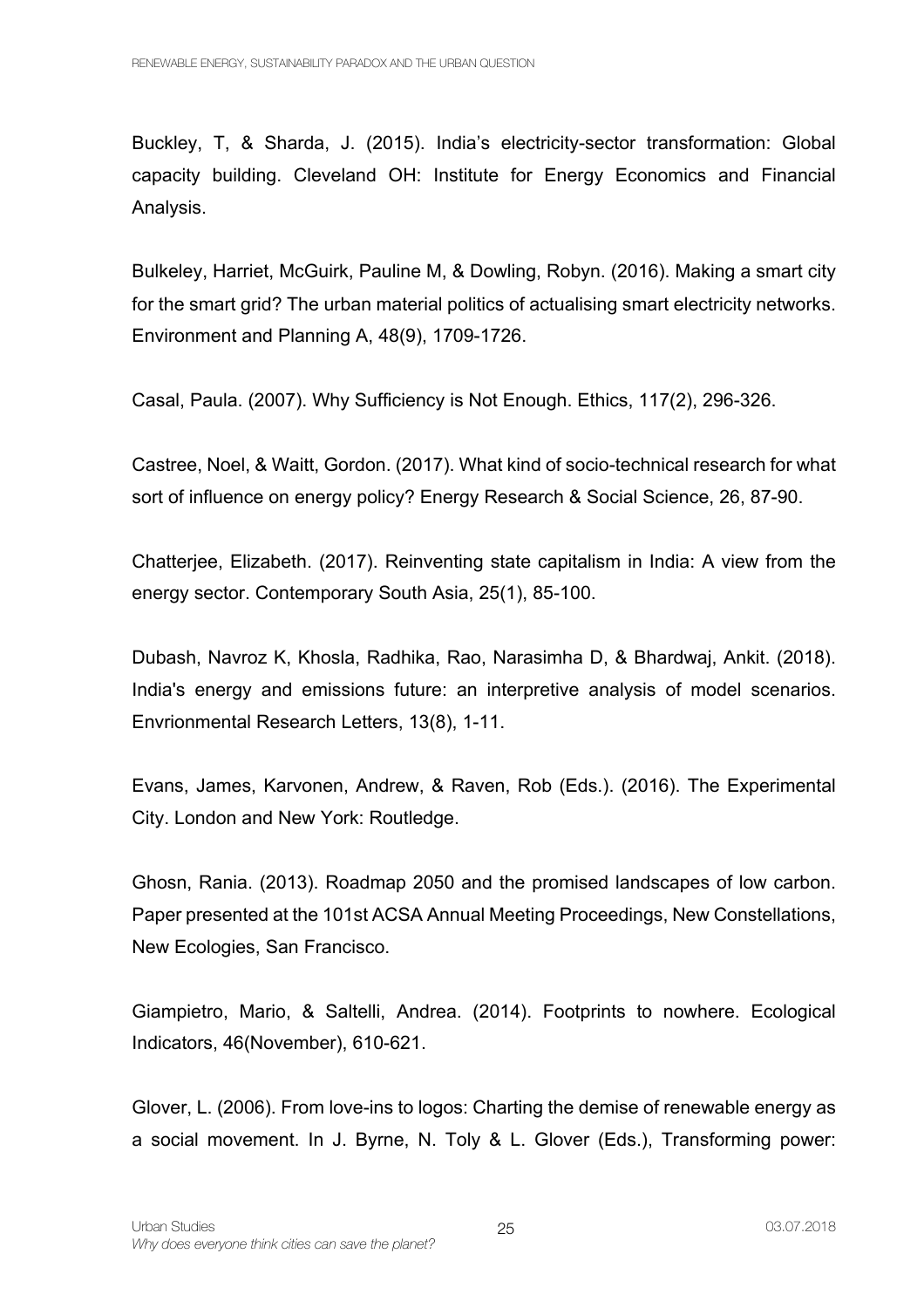Energy, environment and society in conflict (pp. 249-270). New Brunswick NJ: Transaction Publishers.

Goldstein, Jesse. (2013). Appropriate technocracies? Green capitalist discourses and post capitalist desires. Capitalism Nature Socialism, 24(1), 26-34.

Goldstein, Jesse. (2018). Planetary improvement: Cleantech entrepreneurship and the contradictions of green capitalism Cambridge MA: The MIT Press.

Graham, Stephen, & Marvin, Simon. (1995). More than ducts and wires: Post-fordism, cities and utility networks. In P. Healey, S. Davoudi, S. Graham & A. Madanipour (Eds.), Managing cities: The new urban context. London: Wiley.

Gujarat Energy Research and Management Institute, & Greenpeace. (2018). Rooftop revolution: Unleashing Chennai's solar potential: GERMI and Greenpeace.

Guyer, Jane I, Khan, Naveeda, Obarrio, Juan, Bledsoe, Caroline, Chu, Julie, Diagne, Souleymane Bachir, . . . Verran, Helen. (2010). Introduction: Number as Inventive Frontier. Anthropological Theory, 10(1-2), 36-61.

Harris, Jerry. (2010). Going green to stay in the black: Transnational capitalism and renewable energy. Race & Class, 52(2), 62-78.

Harris, Jerry. (2013). Can green capitalism build a sustainable society? International Critical Thought, 3(4), 468-479.

Harrison, Conor, & Popke, E Jeffrey. (2017). Critical energy geographies. In B. D. Solomon & K. E. Calvert (Eds.), Handbook on the geographies of energy (pp. 490- 501). Cheltenham UK and MA USA: Edward Elgar Publishing Limited.

Hart, Keith. (2010). Models of statistical distribution. Anthropological Theory, 10(1-2), 67-74.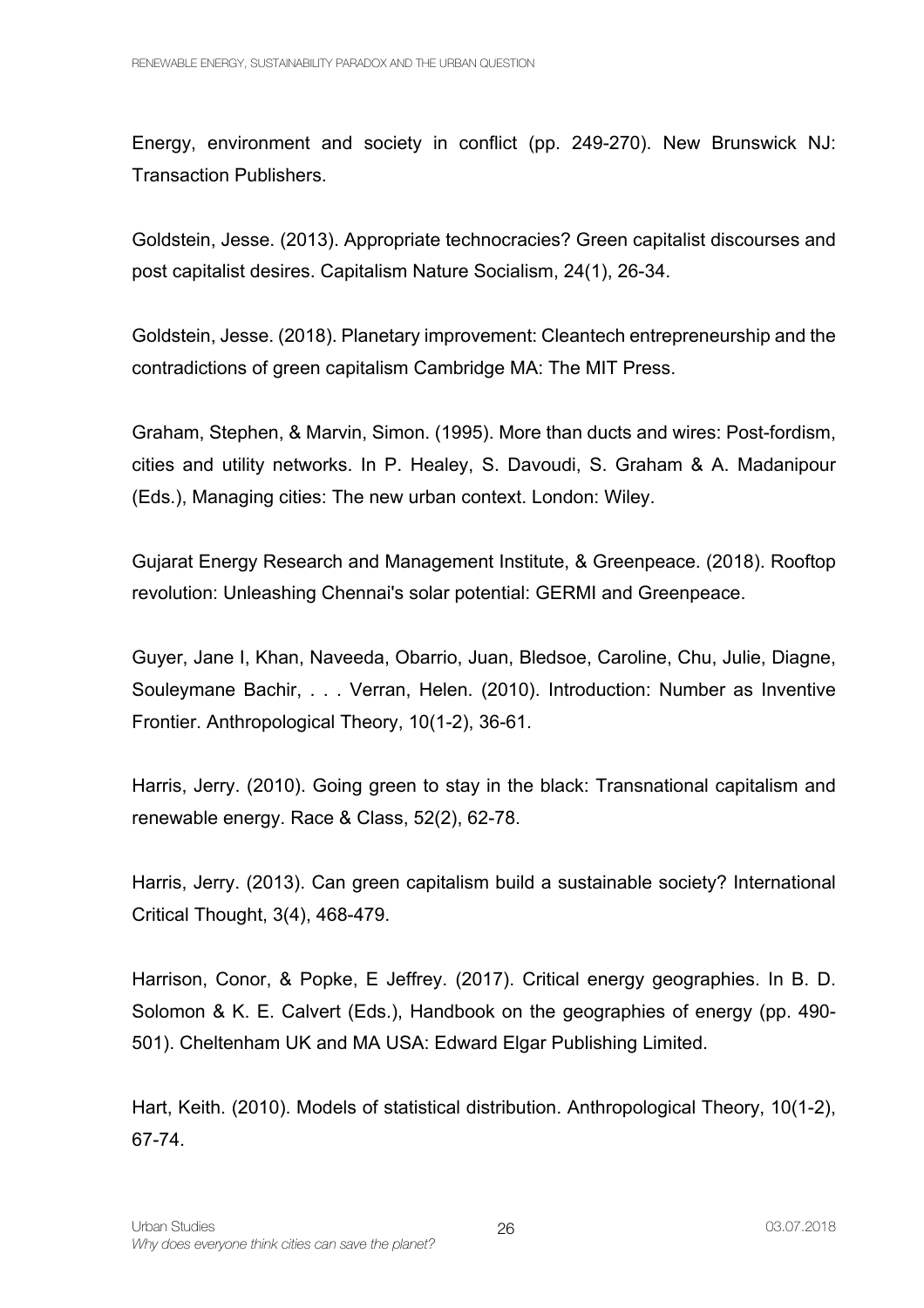Hart, Keith. (2012). A Note on Arjun Appadurai's 'The Spirit of Calculation'. The Cambridge Journal of Anthropology, 30(1), 18-24.

Harvey, David. (1990). Between space and time: Reflections on the geographical imagination. Annals of the Association of American Geographers, 80(3), 418-434.

Huang, Ping, Broto, Vanessa Castán, & Liu, Ying. (2018). From "transitions in cities" to "transitions of cities": The diffusion and adoption of solar hot water systems in urban China. Energy Research & Social Science, 36(February), 156-164.

Huber, Matthew T, & McCarthy, James. (2017). Beyond the subterranean energy regime? Fuel, land use and the production of space. Transactions of the Institute of British Geographers, 42(4), 655-668.

Isaksen, Kari-Anne, & Stokke, Kristian. (2014). Changing climate discourse and politics in India. Climate change as challenge and opportunity for diplomacy and development. Geoforum, 57(November), 110-119.

Jasanoff, Sheila. (1993). India at the crossroads in global environmental policy. Global Environmental Change, 3(1), 32-52.

Lahiri-Dutt, Kuntala. (2016). The diverse worlds of coal in India: Energising the nation, energising livelihoods. Energy Policy, 99(December), 203-213.

Latour, Bruno. (2004). Why Has Critique Run out of Steam? From Matters of Fact to Matters of Concern. Critical Inquiry, 30(Winter), 225-248.

Luke, Timothy W. (2009). A green new deal: Why green, how new, and what is the deal? Critical Policy Studies, 3(1), 14-28.

Luke, Timothy W. (2010). Power Loss or Blackout: The Electricity Network Collapse of August 2003 in North America. In S. Graham (Ed.), Disrupted Cities: When Infrastructure Fails (pp. 55-68). New York and London: Routledge.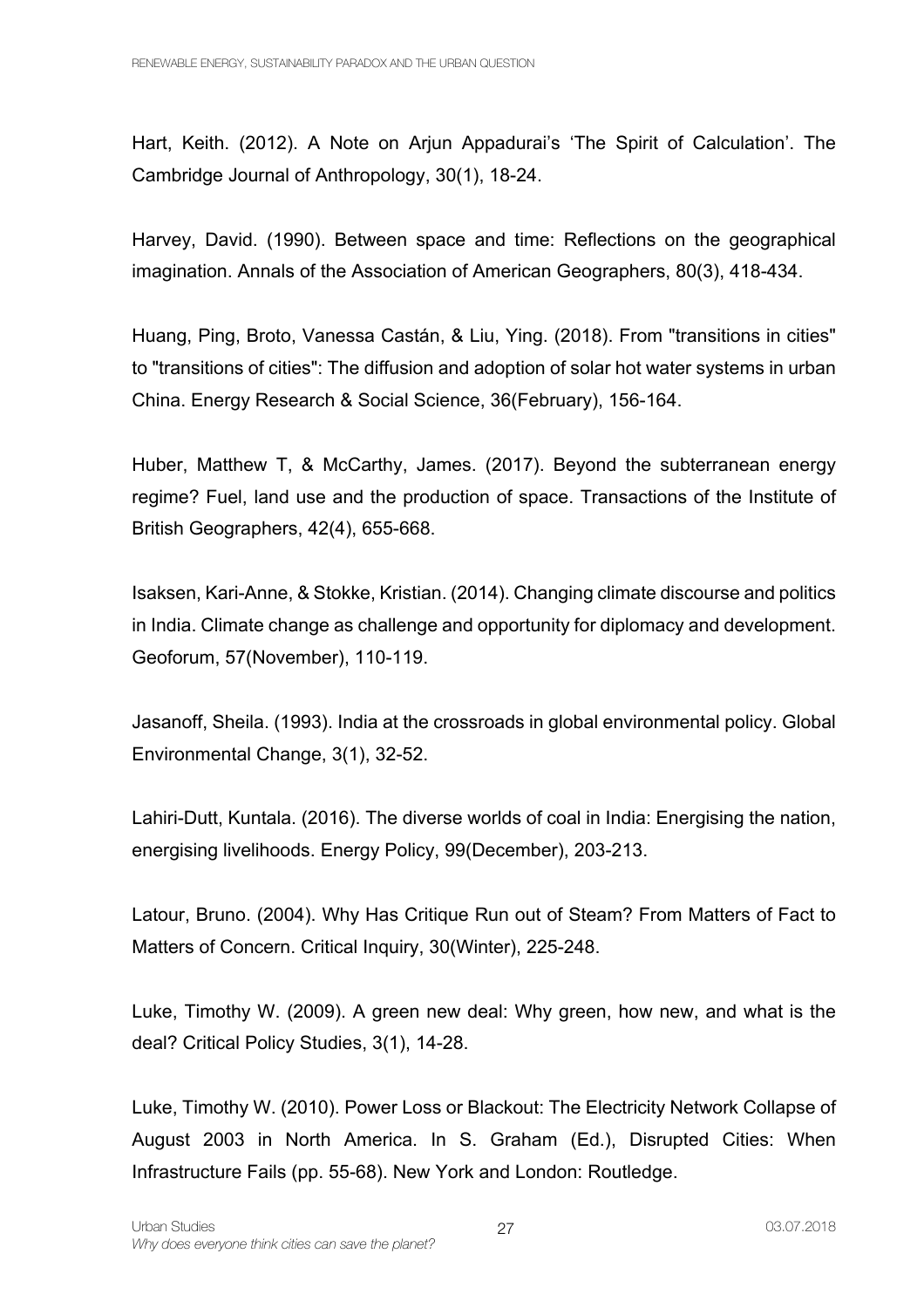Luque-Ayala, Andrés. (2018). Post-development carbon. In A. Luque-Ayala, S. Marvin & H. Bulkeley (Eds.), Rethinking urban transitions: Politics in the low carbon city (pp. 224-240). London and New York: Routledge.

Luque-Ayala, Andrés, & Silver, Jonathan (Eds.). (2016). Energy, power and protest on the urban grid: Geographies of the electric city. London and New York: Routledge.

Lutzenhiser, Loren. (2014). Through the energy efficiency looking glass. Energy Research & Social Science, 1(March), 141-151.

McCarthy, James. (2015). A socioecological fix to capitalist crisis and climate change? The possibilities and limits of renewable energy. Environment and Plannign A: Economy and Space, 47(12), 2485-2502.

McCarthy, James, & Thatcher, Jim. (2017). Visualizing new political ecologies: A critical data studies analysis of the World Bank's renewable energy resource mapping initiative. Geoforum, Online.

McEwan, Cheryl. (2017). Spatial processes and politics of renewable energy transition: Land, zones and frictions in South Africa. Political Geography, 56(January), 1-12.

McLean, Anthony, Bulkeley, Harriet, & Crang, Mike. (2016). Negotiating the urban smart grid: Socio-technical experimentation in the city of Austin. Urban Studies, 53(15), 3246-3263.

Moats, David. (2016). Of Stories and Numbers: Rethinking the Settlement between Anthropology and Metrics in Global Health. Science as Culture, 25(4), 594-599.

Muller, Jerry Z. (2018). The Tyranny of Metrics. Princeton Princeton University Press.

Princen, Thomas. (2003). Principles for Sustainability: From Cooperation and Efficiency to Sufficiency. Global Environmental Politics, 3(1), 33-50.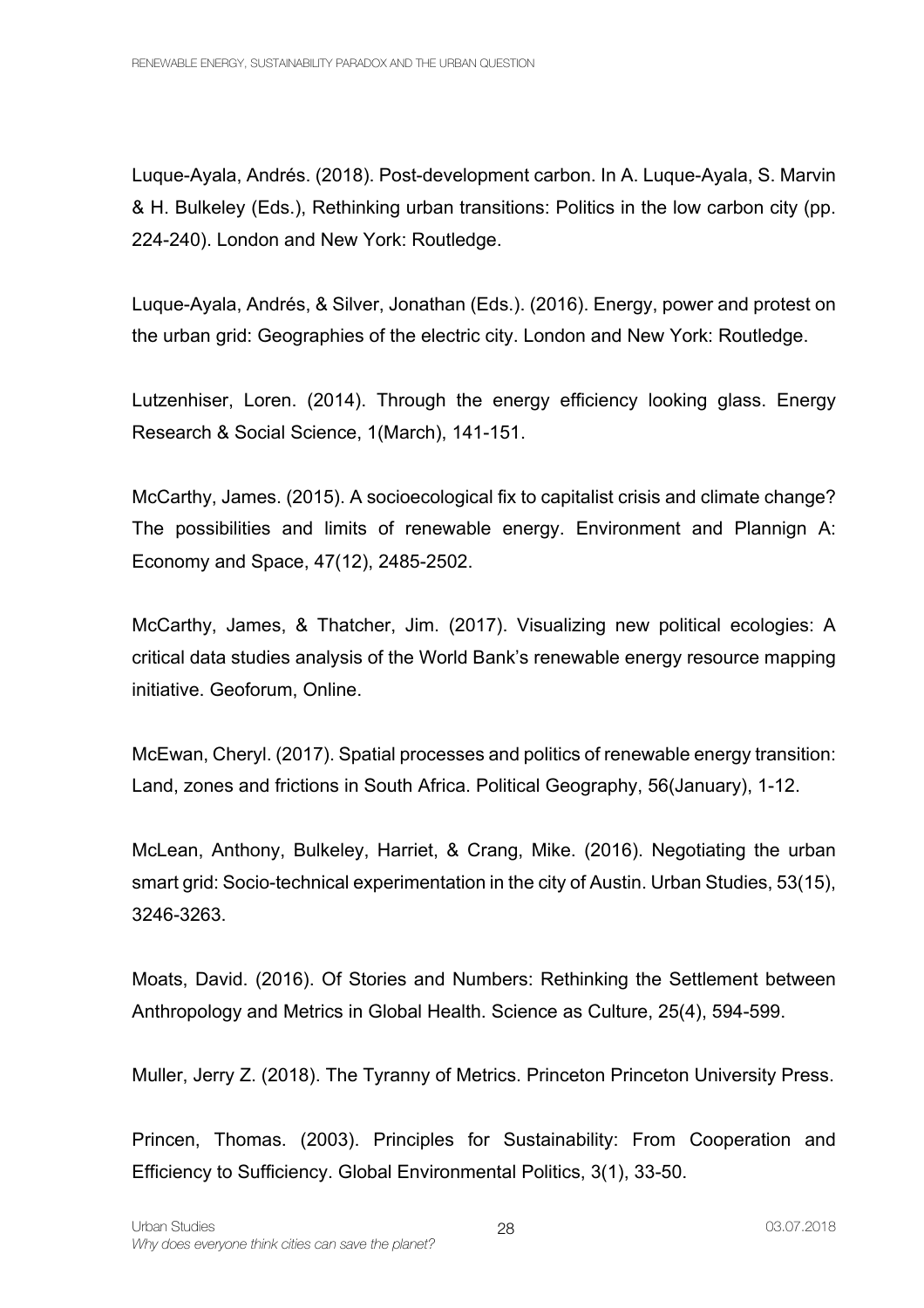Princen, Thomas. (2005). The Logic of Sufficiency. Cambridge MA and London: The MIT Press.

Raman, Sujatha. (2013). Fossilizing Renewable Energies. Science as Culture, 22(2), 172-180.

Robbins, Paul, & Moore, Sarah A. (2013). Ecological anxiety disorder: diagnosing the politics of the Anthropocene. Cultural Geographies, 20(1), 3-19.

Rose, Nikolas. (1991). Governing by numbers: Figuring out democracy. Accounting, Organizations and Society, 16(7), 673-692.

Rosencranz, Armin, & Puri, Kamakshi. (2017). Why Increasing India's Solar Energy Capacity Won't Work.

Rutherford, Jonathan, & Coutard, Olivier. (2014). Urban energy transitions: Places, processes and politics of socio-technical change. Urban Studies, 51(7), 1353-1377.

Shidore, Sarang, & Busby, Joshua W. (2019). What explains India's embrace of Solar? State-led energy transition in a developmental polity. Energy Policy, 129(June), 1179- 1189.

Shove, Elizabeth. (2017). What is wrong with energy efficiency? Building Research & Information, 1-11.

Spengler, Laura. (2016). Two types of 'enough': sufficiency as minimum and maximum. Environmental Politics, 25(5), 921-940.

Spengler, Laura. (2018). Sufficiency as Policy: Necessity, Possibilities and Limitations. Baden-Baden: Nomos Verlasgesellschaft.